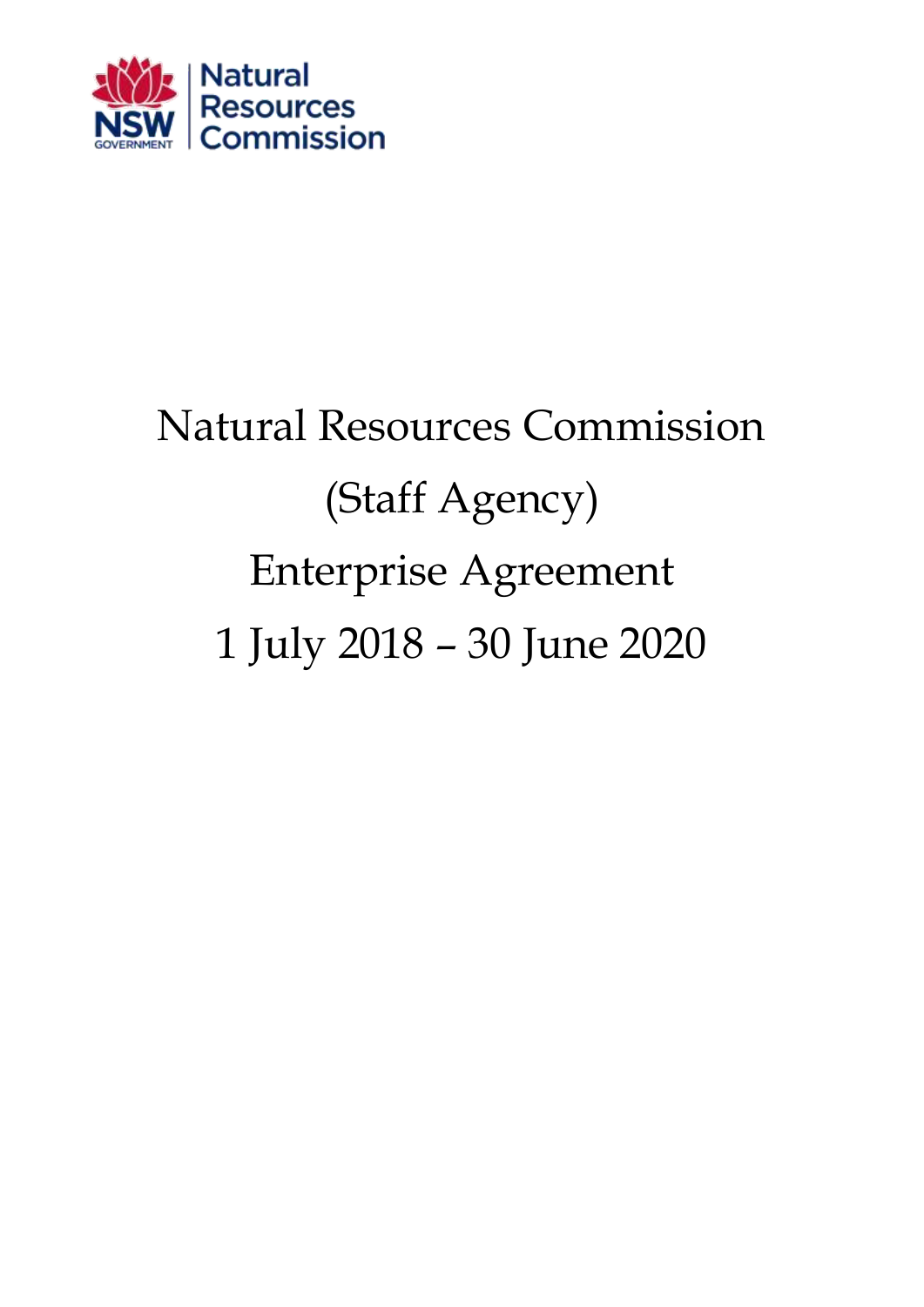# **Natural Resources Commission (Staff Agency)**

## **Enterprise Agreement –1 July 2018 -30 June 2020**

| 1.  | <b>Title</b>                                     | 4  |
|-----|--------------------------------------------------|----|
| 2.  | Definitions                                      | 4  |
| 3.  | <b>Parties</b>                                   | 5  |
| 4.  | <b>Statement of Intent</b>                       | 5  |
| 5.  | <b>Work environment</b>                          | 5  |
| 6.  | Remuneration                                     | 6  |
| 7.  | Hours of work                                    | 8  |
| 8.  | <b>Higher duties</b>                             | 8  |
| 9.  | Reimbursement of travelling costs                | 9  |
| 10. | Staff development and training                   | 9  |
| 11. | Leave - general provisions                       | 9  |
| 12. | <b>Recreation leave</b>                          | 10 |
| 13. | Salary trade-off for additional recreation leave | 11 |
| 14. | <b>Annual leave loading</b>                      | 11 |
| 15. | <b>Sick leave</b>                                | 11 |
| 16. | Family and community service leave               | 13 |
| 17. | Leave without pay                                | 14 |
| 18. | <b>Extended leave</b>                            | 15 |
| 19. | <b>Military leave</b>                            | 15 |
| 20. | Parental leave                                   | 15 |
| 21. | Religious or cultural observations               | 19 |
| 22. | <b>Special leave</b>                             | 20 |
| 23. | <b>Study time</b>                                | 20 |
| 24. | Reimbursement of study fees                      | 21 |
| 25. | Full time study leave                            | 21 |
| 26. | Public holidays                                  | 21 |
| 27. | <b>Working remotely</b>                          | 21 |
| 28. | Part year employment                             | 22 |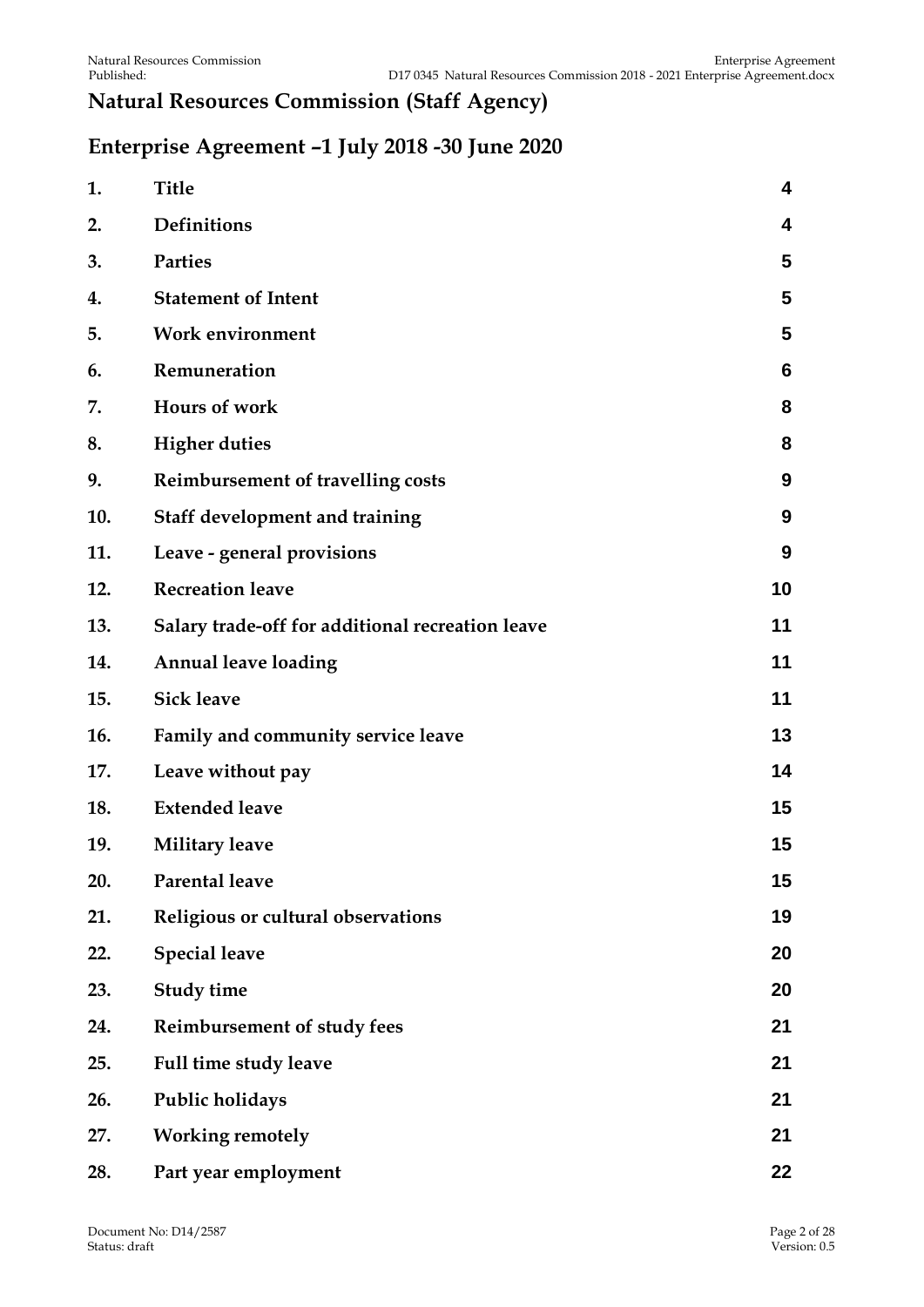| 29.                                                                                                         | <b>Job sharing</b>                                                        | 22 |  |  |  |  |
|-------------------------------------------------------------------------------------------------------------|---------------------------------------------------------------------------|----|--|--|--|--|
| 30.                                                                                                         | <b>Confidential information</b>                                           | 22 |  |  |  |  |
| 31.                                                                                                         | Intellectual property                                                     | 23 |  |  |  |  |
| 32.                                                                                                         | Compensation for damage to or loss of staff member's personal property 23 |    |  |  |  |  |
| 33.                                                                                                         | Damage to Private Motor Vehicle Used for Work                             | 24 |  |  |  |  |
| 34.                                                                                                         | Discipline procedures and termination of employment                       | 24 |  |  |  |  |
| 35.                                                                                                         | Grievance and dispute settling procedures                                 | 24 |  |  |  |  |
| 36.                                                                                                         | Managing displaced staff                                                  | 25 |  |  |  |  |
| 37.                                                                                                         | Union access and membership fees                                          | 25 |  |  |  |  |
| 38.                                                                                                         | Anti-discrimination                                                       | 26 |  |  |  |  |
| 39.                                                                                                         | No extra claims                                                           | 26 |  |  |  |  |
| 40.                                                                                                         | Savings of rights                                                         | 27 |  |  |  |  |
| 41.                                                                                                         | Coverage and duration                                                     | 27 |  |  |  |  |
|                                                                                                             | <b>PART A Remuneration salary points</b>                                  | 28 |  |  |  |  |
| TABLE 1-Staff salary pay points and remuneration effective after 01 July 2018, 01<br><b>July 2019</b><br>28 |                                                                           |    |  |  |  |  |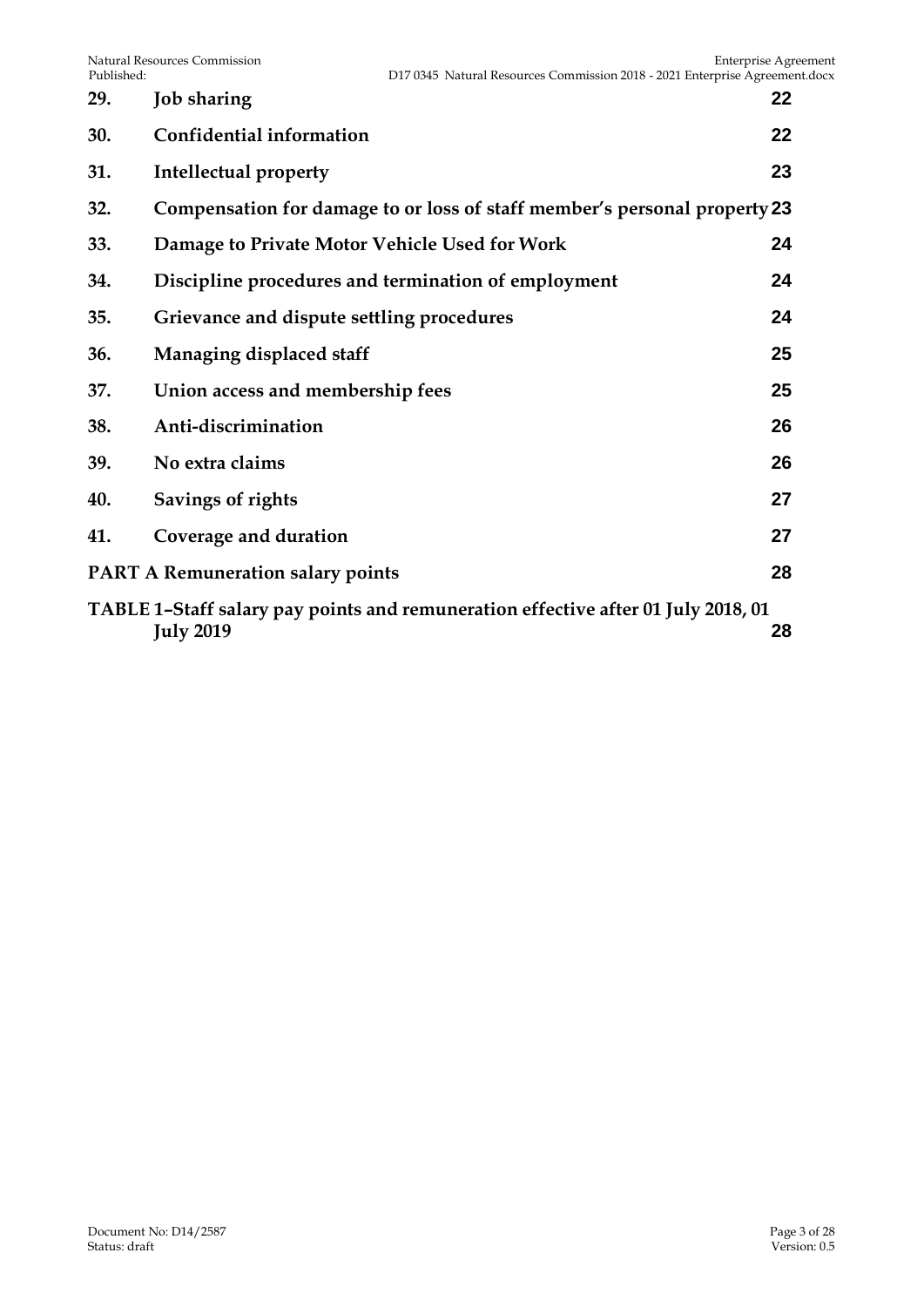### <span id="page-3-0"></span>**1. Title**

This workplace agreement will be known as the Natural Resources Commission (Staff Agency) Enterprise Agreement 2018-2020.

#### <span id="page-3-1"></span>**2. Definitions**

**Affinity** means a relationship that one spouse or partner has to the relatives of the other.

**Base Salary** means the ordinary time rate of pay for the staff member excluding the all incidents allowance.

**Commissioner** means the statutory office holder of the Commission as set out in the Act.

**Delegate** means a person who has been delegated particular power(s) of the Commissioner.

**Executive Director** means the most senior executive role of the NRC who has been delegated particular power(s) by the Commissioner.

**Family** means spouse, de facto spouse (including a same sex partner living with the staff member on a bona fide domestic basis), child or adult child (including adopted child, step child, foster child or ex nuptial child), parent (including foster parent and legal guardian), grandparent, grandchild or sibling of the staff member or of a spouse or de facto spouse of the staff member, or a Relative.

**GSE Act** means the *Government Sector Employment Act 2013* or its successor.

**GSE Regulation** means the *Government Sector Employment Regulation 2014*.

**GSE Rules** means the *Government Sector Employment Rules 2014.* .

**NRC** means the Natural Resources Commission Staff Agency.

**Ongoing employment** is either full time or part time employment that continues until the employee resigns or his or her employment is terminated.

**Temporary employment** is employment for a temporary purpose.

**Relative** means a person related by blood, marriage, affinity or Aboriginal kinship structures.

**Role** means the duties and responsibilities assigned to an employee covered by this agreement, either on an ongoing or temporary basis, at the NRC.

**Salary package** means the base salary, plus the 10% all incidents allowance. The salary package excludes the Superannuation Guarantee component and the annual leave loading.

**Service** means continuous period of employment for salary purposes.

**Staff** means and includes all persons who are permanently or temporarily employed by the NRC under Part 4 of the GSE Act, and shall include staff who are engaged on a part-time basis to regularly work less than the weekly hours worked by a staff member engaged in ongoing employment. Staff engaged on a part-time basis shall receive all the entitlements of this agreement on a pro-rata basis. This definition has no application to the Commissioner or Executive Director, or any members of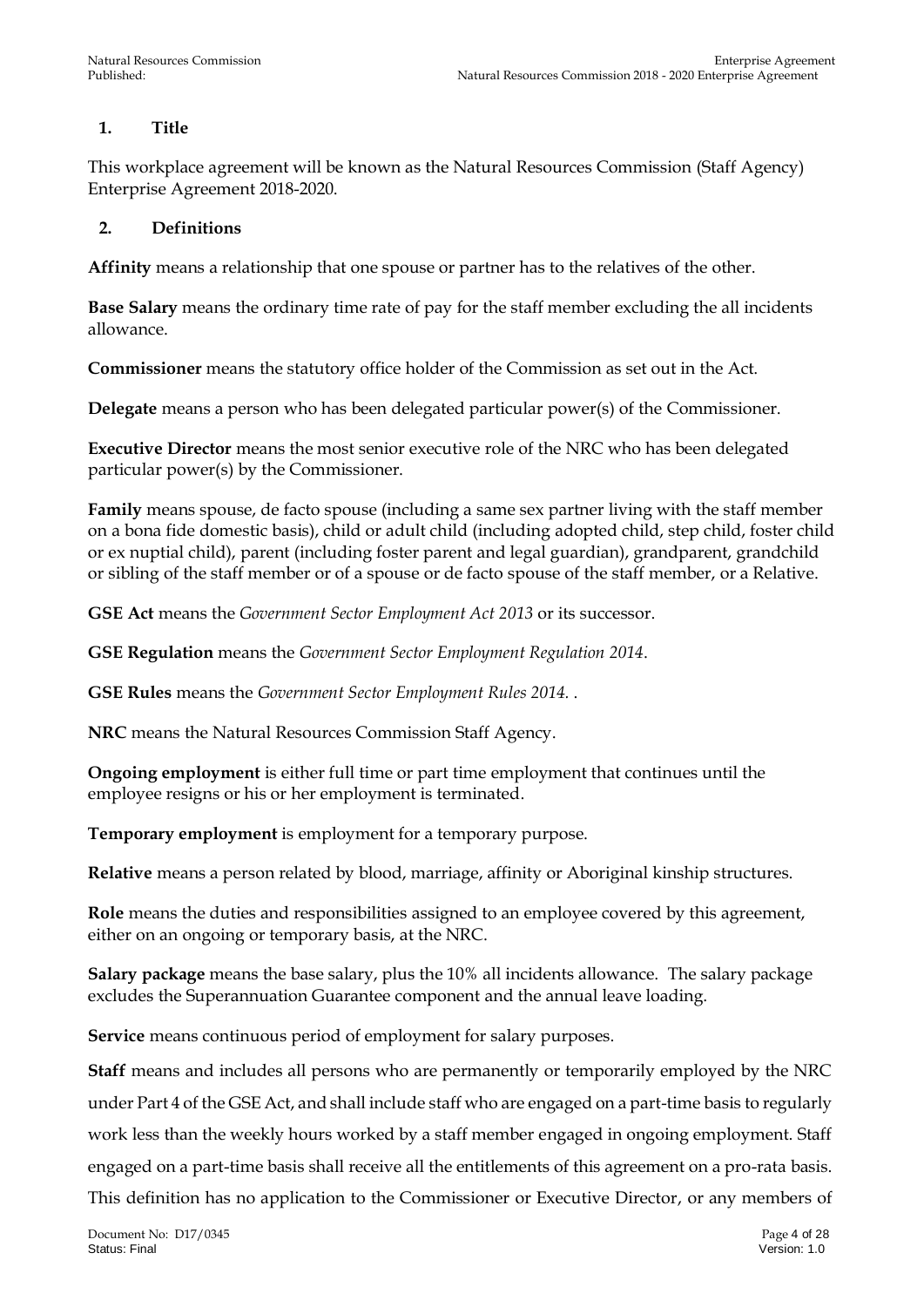the Senior Executive Service, or Managerial Staff transitioned to the New South Wales Public Service Executive pursuant to the provisions of the GSE Act and the GSE Regulation. The NRC does not employ casual staff."

**Supervisor** means the immediate supervisor of the area in which a staff member is employed or any other staff member authorised by the Commissioner or delegate to fulfil the role of a supervisor.

**Workplace** means the whole organisation.

#### <span id="page-4-0"></span>**3. Parties**

| #   | Name       | Surname        | Position                      |
|-----|------------|----------------|-------------------------------|
| 1.  | Alex       | Benecke        | Senior Advisor                |
| 2.  | Alison     | Pettett        | <b>Administration Officer</b> |
| 3.  | Anna       | <b>Bissett</b> | Advisor                       |
| 4.  | Avtar      | Singh          | Advisor (Projects)            |
| 5.  | Celia      | Moloney        | Advisor                       |
| 6.  | David      | Reynolds       | Advisor                       |
| 7   | Emma       | Collins        | Senior Advisor                |
|     | Felicity   | Muller         | Advisor                       |
| 9   | Fiona      | Lord           | Advisor                       |
| 10. | Jeff       | <b>Bell</b>    | Principal Advisor             |
| 11. | John       | Blanch         | Senior Advisor                |
| 12. | Karen      | Acason         | <b>Administration Officer</b> |
| 13. | Liam       | Hogg           | Advisor                       |
| 14. | Marguerite | Collins        | Senior Advisor                |
| 15. | Mina       | Bassarova      | Advisor                       |
| 16. | Sofya      | Kuzniatsova    | Project Admin Officer         |

**3.1** The parties to this Enterprise Agreement are the NRC and its staff listed below.

#### <span id="page-4-1"></span>**4. Statement of Intent**

**4.1** The purpose of this Enterprise Agreement is to provide a customised industrial relations framework that supports and drives excellence in the NRC through the recruitment, retention and development of high-calibre staff.

#### <span id="page-4-2"></span>**5. Work environment**

#### **5.1 Professionalism and performance excellence**

The NRC is committed to enhancing and maintaining a professional work environment that: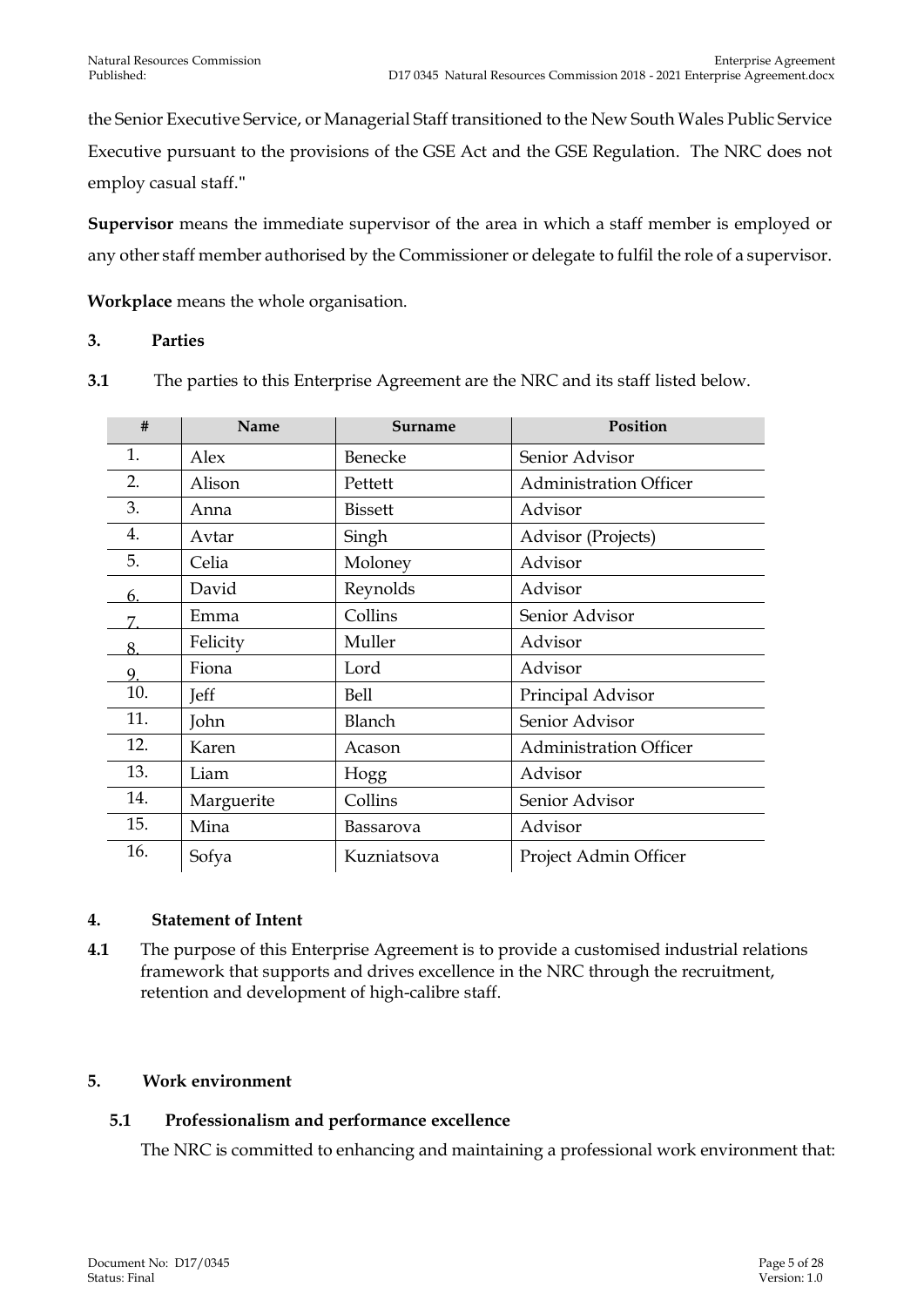- a) Promotes its commitment to achieving better natural resource outcomes through high-quality work and rigorous, independent advice;
- b) Supports adaptive management and achievement of results;
- c) Supports harmonious team relationships built on cooperation, dialogue, mutual respect and trust;
- d) Rewards and acknowledges high performance of individuals and teams;
- e) Promotes ongoing professional development and innovation;
- f) Provides interesting, meaningful and challenging work;
- g) Promotes safety, healthy lifestyles, diversity and fairness; and
- h) Provides modern work tools and efficient support systems.

#### **5.2 Work health and safety**

In consultation with its staff, the NRC will develop strategies aimed at achieving and maintaining an accident-free and healthy workplace in accordance with the *Work Health and Safety Act 2011 (NSW)* and the *Work Health and Safety Regulation 2011 (NSW)*.

#### **5.3 Equity in employment**

The NRC will seek to achieve and maintain equity in employment by involving its staff in reviewing new and existing work practices and policies.

#### <span id="page-5-0"></span>**6. Remuneration**

#### **6.1 Basis for calculating remuneration**

- a) The Salary Package is the basis for calculating a staff member's remuneration. The salary package is expressed as base pay, plus the 10% all incidents allowance (see 6.4 below).
- b) The Compulsory Superannuation Guarantee Contribution and the additional superannuation contributions prescribed by the State Authorities Non-contributory Superannuation Act 2013 No 69 and the Regulations made pursuant to sections 2A and 2B of that Act and 17.5% annual leave loading paid on 4 weeks annual leave are calculated on the total of the salary package and are in addition to this package.

#### **6.2 Remuneration salary points**

This Enterprise Agreement prescribes the remuneration salary points for NRC staff are listed in **Part A: Remuneration salary points**.

#### **6.3 Variations to remuneration salary points**

(a) The remuneration bands prescribed in Part A will be varied during the life of this Enterprise Agreement as follows: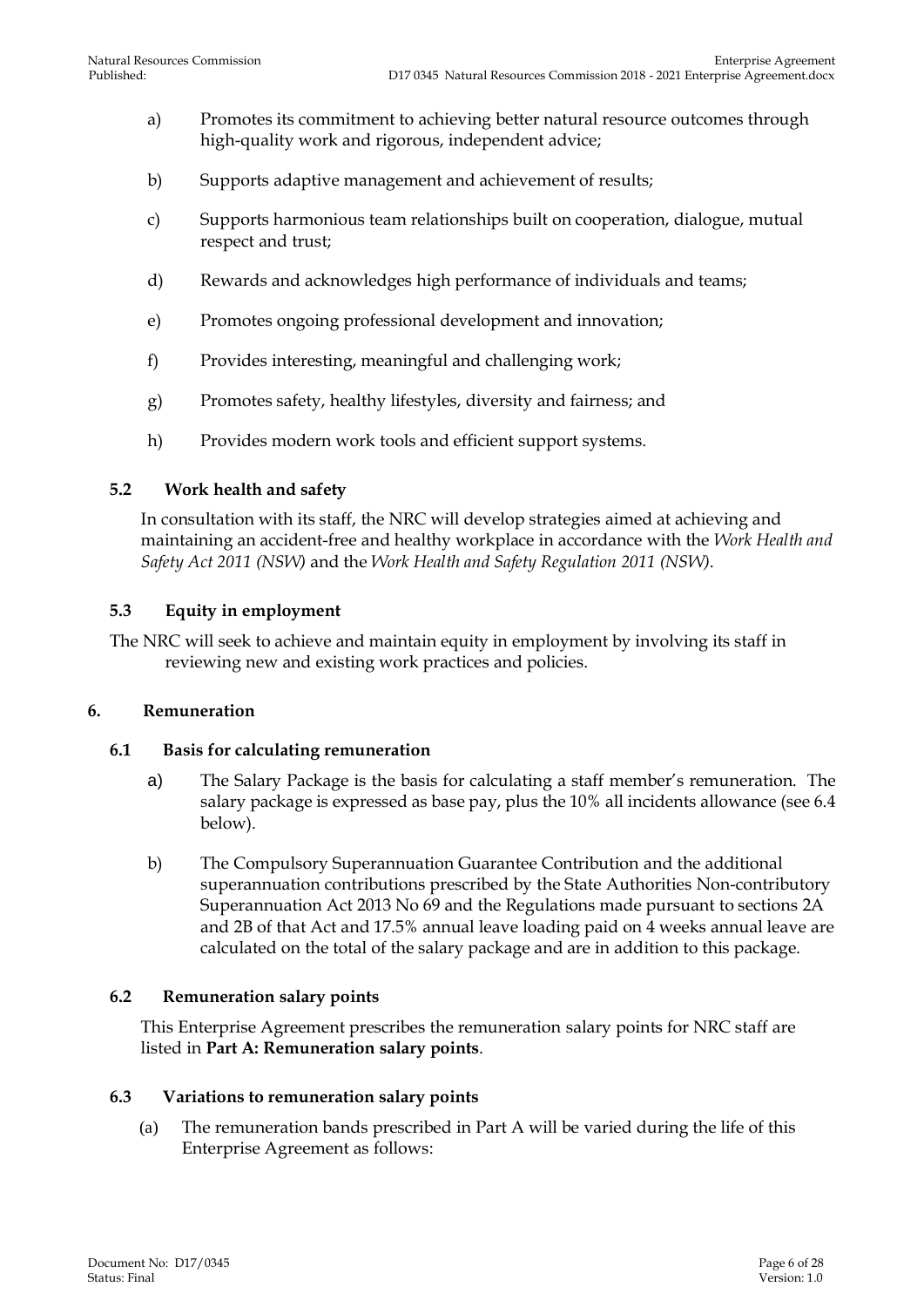- (a) a pay increase of 2.5% with effect from the first full pay period to commence on or after 1 July 2018
- (b) a further 2.5% pay increase with effect from the first full pay period to commence on or after 1 July 2019.

#### **6.4 All incidents allowance**

Staff will receive a 10% all incidents allowance as a loading to their base salary. This allowance covers all reasonable requests made of the staff member relating to additional hours, travel time, and work outside business hours, and is paid in lieu of any other allowances.

#### **6.5 Appointment**

- a) New staff may be assigned at any salary point within the remuneration bands relevant to the employee's role, depending on their experience, skills and qualifications.
- b) New staff will be appointed, in the first instance, on a probationary basis for a period not exceeding 6 months. The probation period may be varied, waived or extended at the discretion of the Commissioner or delegate or delegate.

#### **6.6 Salary progression**

- a) Each staff member's performance will be formally appraised using the NRC's Performance Excellence Process (PEP) and the results of this appraisal will be used to determine their incremental progression to the next salary point within the relevant remuneration band (shown on Table 1).
- b) Incremental progression to the next salary point will occur if the formal appraisal finds that the staff member's performance and value to the NRC over the previous 12 months was higher than their existing salary.
- c) The salary and performance of each staff member will be reviewed at least annually.
- d) Additional formal performance appraisals may be completed within the annual cycle.
- e) Where a formal appraisal finds that a staff member's performance is exceptional, their incremental progression through the salary points within the relevant remuneration band may be accelerated.
- f) The Commissioner or delegate must approve all salary progressions.

#### **6.7 Salary sacrifice and packaging**

The Commissioner or delegate may enter into agreements with staff members for salary sacrifice for superannuation and/or other agreed benefits within NSW Government Policy.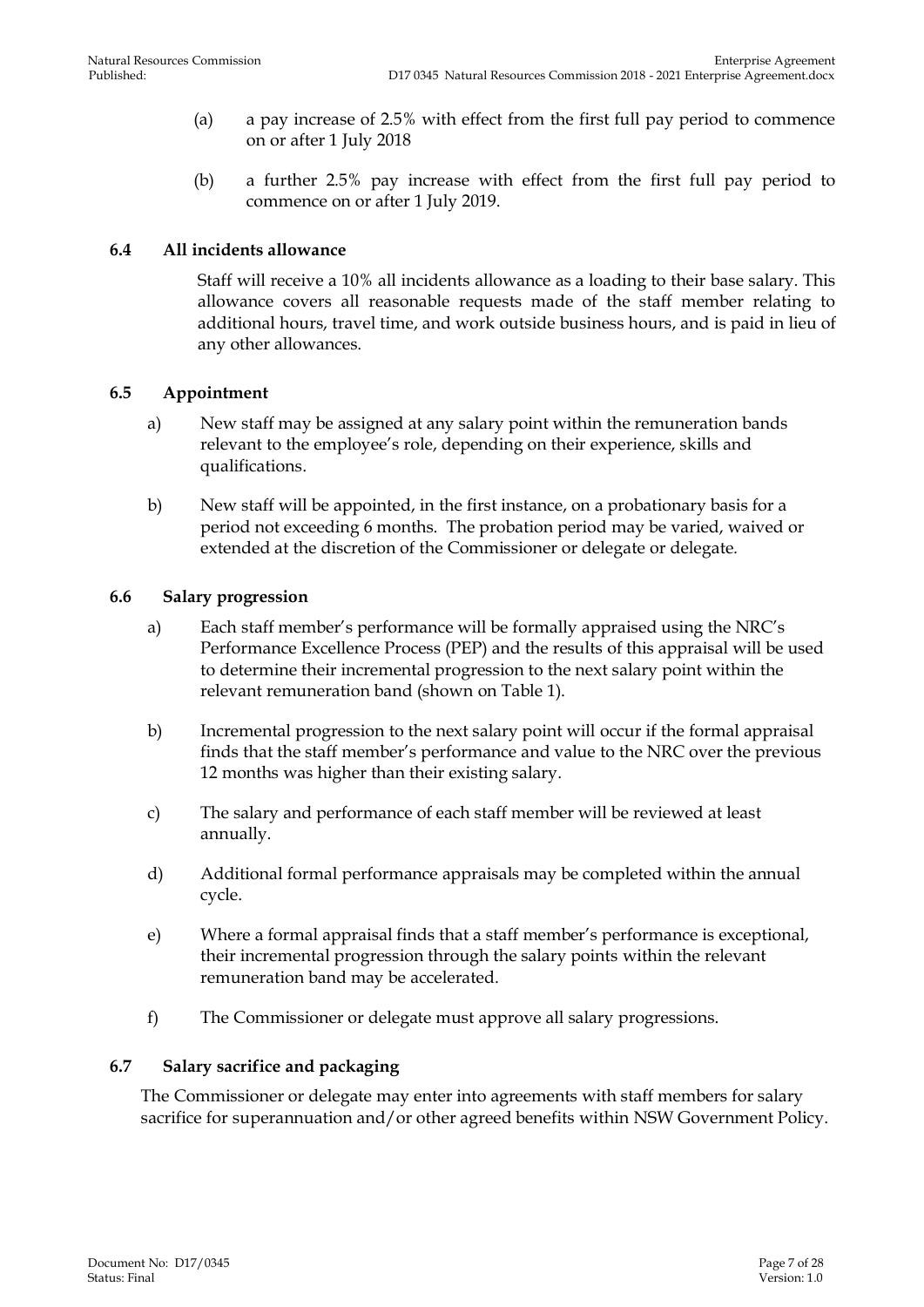#### <span id="page-7-0"></span>**7. Hours of work**

- **7.1** The standard hours of work for full time ongoing staff members are an average of 38 hours per week. For part time staff members their standard hours are an average of their agreed weekly hours, averaged over twelve weeks. These hours are to be worked flexibly Monday to Friday between the hours of 8.00 am and 6.00 pm.
- **7.2** Staff members are to take meal breaks of at least 30 minutes duration for every 5 hours worked unless other arrangements are agreed.
- **7.3** Staff members may be required to perform reasonable additional hours of work necessary to meet the NRC's operational commitments. The NRC will take into account the following factors in relation to an individual staff member's role prior to requiring them to work additional hours:
	- a) the staff member's prior commitments outside the work place, particularly their family and carer's responsibilities, community obligations and study arrangements;
	- b) any risks to the staff member's health and safety;
	- c) the urgency of the work to be performed during the additional hours, and its importance for enabling the NRC to meet its commitments and deliver high-quality services;
	- d) the notice (if any) given by the NRC of the requirement to work the additional hours, and by the staff member of their inability to work the additional hours; and
	- e) any other relevant matter.
- **7.4** The Commissioner or delegate may grant a staff member time off in lieu:
	- a) where the staff member has worked extended approved additional hours;
	- b) where the staff member has reasonably requested time off in lieu to meet immediate personal needs and taking this time off will not effect the productivity of the NRC team.
- **7.5** When a staff member finishes working their approved additional hours after 8.00 pm and public transport or their other normal means of transport is not reasonably available, arrangements may be made for transport home by taxi at the NRC's expense.

#### <span id="page-7-1"></span>**8. Higher duties**

- **8.1** Where a staff member is directed to perform the duties of a higher role for a period of at least 5 consecutive working days, they will be remunerated for that period based on the appropriate salary level for that higher role.
- **8.2** Where that staff member is not performing all the duties of the higher role, they will be remunerated based on the proportion of the duties they are performing.
- **8.3** Prior to the commencement of higher duties, the Commissioner or delegate will decide what proportion of the duties the staff member is performing after consulting with the staff member.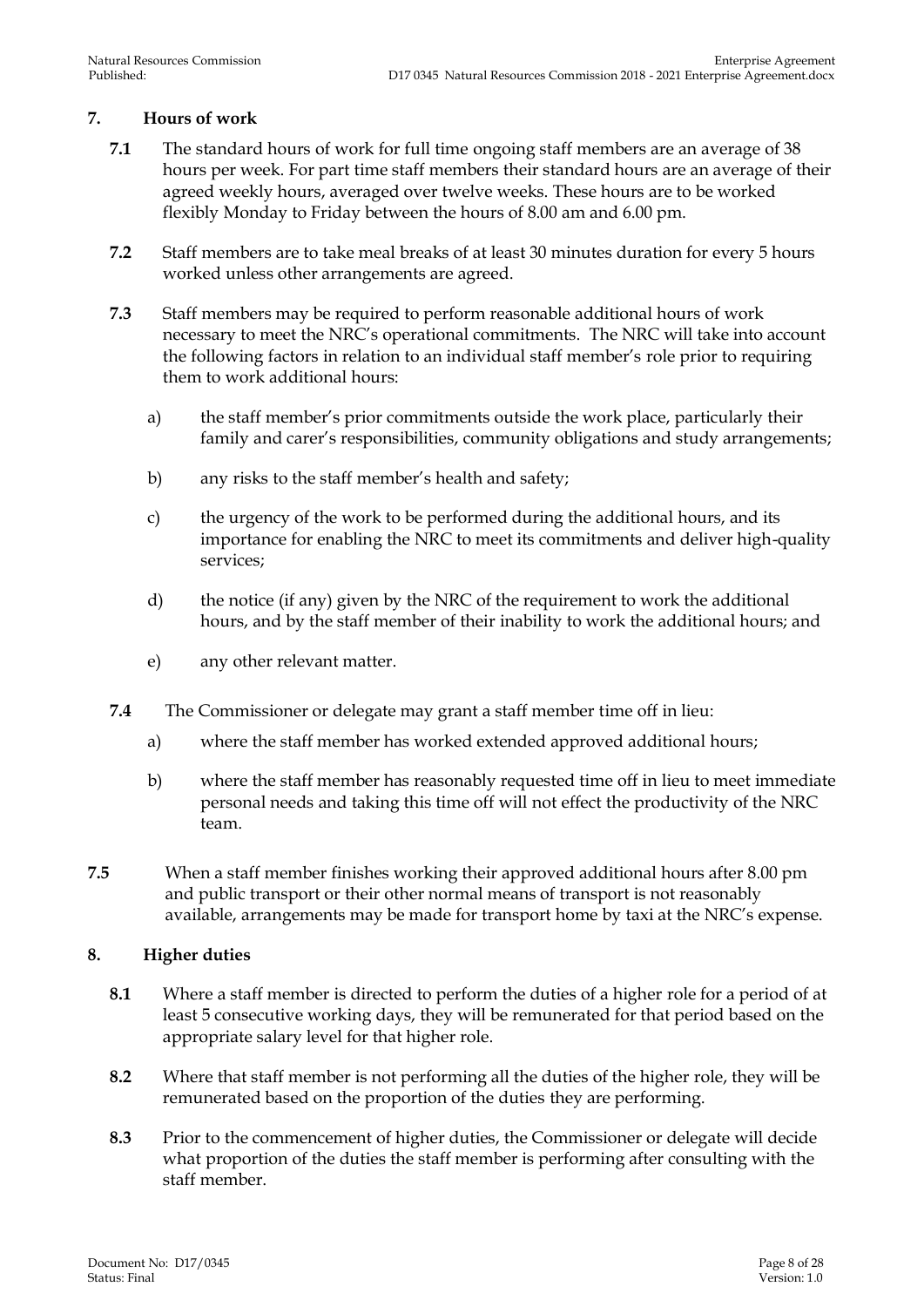#### <span id="page-8-0"></span>**9. Reimbursement of travelling costs**

- **9.1 9.1** Staff members are to obtain authorisation from their supervisor for all official travel prior to incurring any travel expenses.
- **9.2** 9.2 The NRC will meet all reasonable expenses associated with authorised, official travel.
- **9.3** 9.3 The NRC will arrange direct payment for travelling expenses (for example, for flights, taxis and accommodation) wherever practicable.
- **9.4** 9.4 Payment of actual expenses will be made on the production of receipts, unless the Commissioner or delegate is prepared to accept other evidence.

#### <span id="page-8-1"></span>**10. Staff development and training**

- **10.1** The NRC and its staff are jointly committed to ongoing professional development that is mutually beneficial. The PEP provides the framework for agreement of work and developmental priorities and performance feedback of each staff member.
- **10.2** Staff development and training activities include on-the-job training, external and internal training courses, attendance at conferences/seminars/ events, coaching, shadowing, special projects, peer learning, higher duties, self-paced learning, mentoring, job rotation and stakeholder visits.
- **10.3** Before making arrangements to attend a staff development and training activity, staff members are to obtain the approval of their supervisor.
- **10.4** Approved staff development and training activities include those that:
	- a) are essential for the effective operation of the NRC; or
	- b) contribute to the professional development of the staff member and are of direct benefit to the NRC.
- **10.5** When a staff member attends an approved staff development and training activity:
	- a) the staff member will be recognised as performing normal duties;
	- b) the NRC will pay the course fees and other necessary out-of-pocket expenses associated with attending the activity.
- **10.6** Staff receiving a higher duties allowance that would normally cover the duration of the course will continue to receive the allowance while attending the approved training or developmental activity.

#### <span id="page-8-2"></span>**11. Leave - general provisions**

- **11.1** Part time staff members will receive pro-rata paid leave provisions, calculated according to their number of standard contract hours per week.
- **11.2** Temporary employees are eligible to take a period of approved leave during their current period of employment.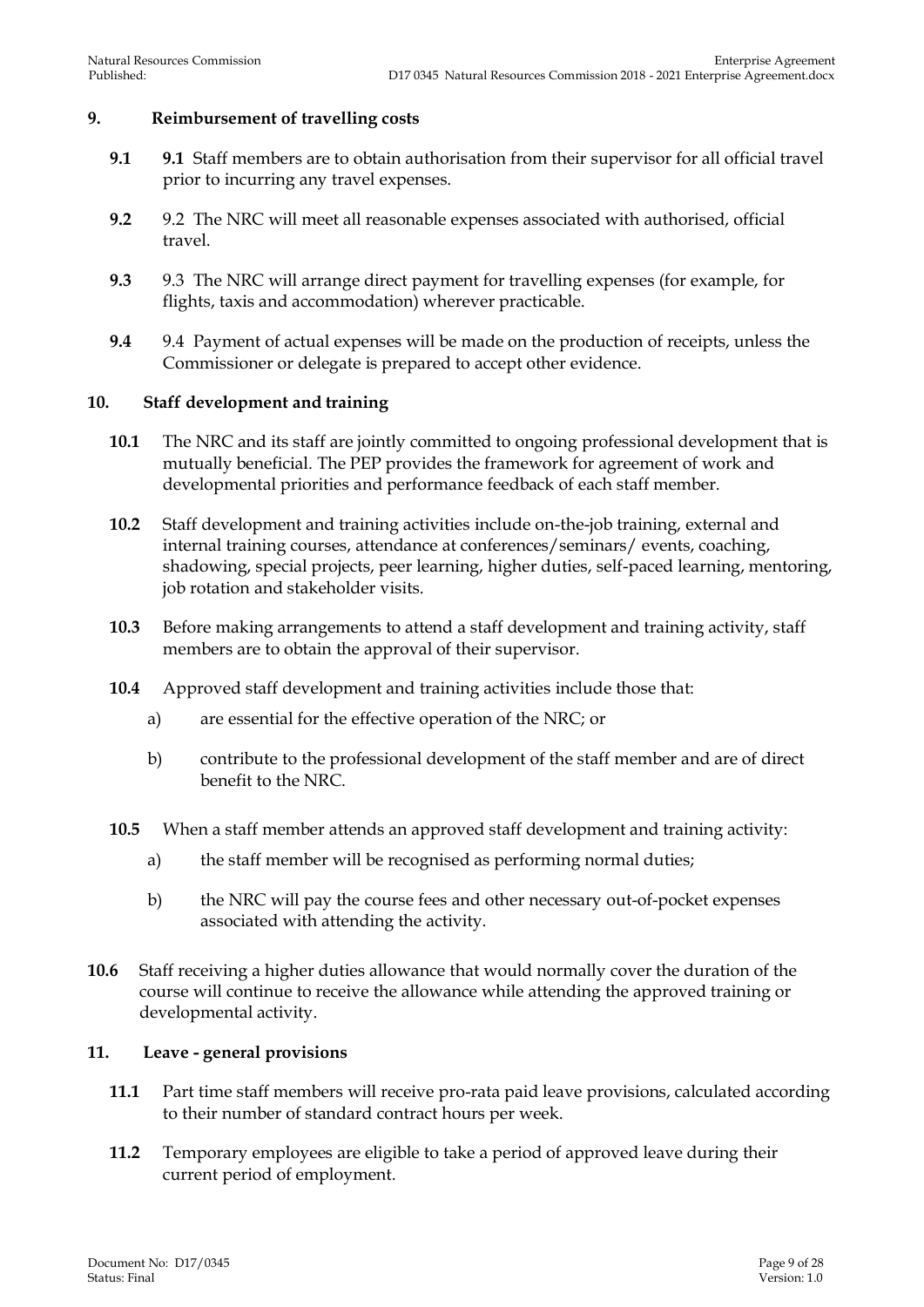- **11.3** A staff member must not be absent from work without reasonable cause.
- **11.4** 11.4Where a staff member is absent from work because of illness or other emergency, they must notify their supervisor (either personally or by arrangement) as soon as practicable of the reason for and expected duration of the absence.
- **11.5** 11.5Where a satisfactory explanation for the absence is not provided, the staff member will be considered to be absent from duty without authorised leave and the amount equivalent to the period of the absence will be deducted from their pay.

#### <span id="page-9-0"></span>**12. Recreation leave**

- **12.1** For ongoing staff members, recreation leave accrues at the rate of 20 working days per year.
- **12.2** When approving recreation leave, the wishes of the staff member will be considered providing operational requirements permit.
- **12.3** Staff members are to take at least 2 consecutive weeks recreation leave every 12 months, except in special circumstances by agreement with the Commissioner or delegate or delegate.
- **12.4** When a staff member has accrued 6 weeks or more recreation leave, the Commissioner or delegate may direct them to take at least 2 weeks leave.
- **12.5** The NRC office is closed over the Christmas/New Year period, except in special circumstances and by agreement with the Commissioner or delegate.
- **12.6** The NRC Holiday is granted as 1 additional paid day of leave nominated as the next business day after Boxing Day.
- **12.7** All staff members are required to take the same 1 week of leave during the Christmas/New Year period, using a combination of available recreation leave, public holiday, NRC Holiday, and if relevant, time in lieu, additional paid leave or leave without pay.
- **12.8** Staff members are encouraged but not required to take 1 further week of consecutive leave during this period.
- **12.9** Recreation leave does not accrue during leave without pay other than:
	- a) during absences due to natural emergencies or major transport disruptions, when all other paid leave is exhausted;
	- b) during any continuous period of sick leave taken without pay when paid sick leave is exhausted;
	- c) during any incapacity for which compensation has been authorised under the *Workplace Injury Management and Workers Compensation Act 1998 (NSW*); or
	- d) during any periods that when aggregated, do not exceed 5 working days in any period of 12 months.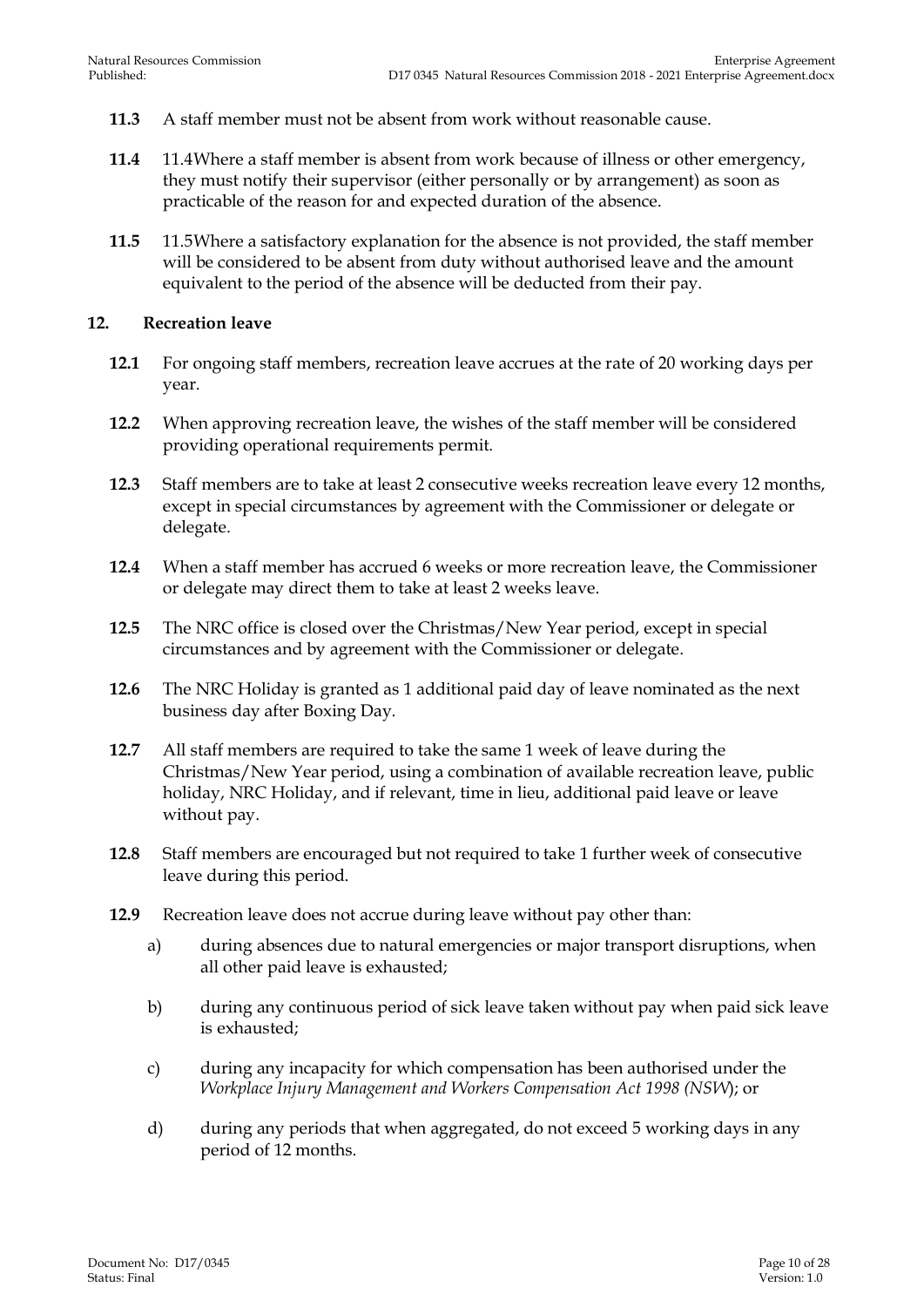- **12.10** Staff members may take recreation leave on half pay in conjunction with and subject to the provisions applying to maternity, adoption or other parent leave.
- **12.11** On cessation of employment, a staff member is entitled to be paid the monetary value of their accrued recreation leave balance.
- **12.12** If a staff member dies during their employment with the NRC, their nominated beneficiary or next of kin will be paid the monetary value of any recreation leave and extended leave they have accrued as at the date of their death.

#### <span id="page-10-0"></span>**13. Salary trade-off for additional recreation leave**

**13.1** The Commissioner or delegate may approve an application by a staff member for the salary trade-off for additional leave where good and sufficient reason is shown, and where there are no significant detrimental impacts on the effective operation of the NRC.

#### <span id="page-10-1"></span>**14. Annual leave loading**

- **14.1** Staff members are entitled to be paid an annual leave loading of 17.5% of the monetary value of any recreation leave they have accrued in a leave year (up to a maximum of 4 weeks). For calculating this loading, the leave year will commence on 1 December each year and end of 30 November of the following year.
- **14.2** Staff members will be paid their annual leave loading on the first occasion in a leave year (other than the first leave year of their employment) that they take at least 2 consecutive weeks of recreation leave. If a staff member does not have 2 weeks of recreation leave available, they may use a combination of recreation leave, public holidays, time off in lieu and extended leave to qualify for payment of the annual leave loading.
- **14.3** If a staff member does not take at least 2 weeks of leave in a leave year, they will be paid their annual leave loading on 30 November of the current leave year.
- **14.4** Staff members will not be paid their annual leave loading in the first leave year of their employment, but this loading will be paid on the first occasion in their second leave year that they take at least 2 consecutive weeks of leave.
- **14.5** When a staff member who has not been paid their annual leave loading for the previous leave year resigns, retires or accepts voluntary redundancy, they will be paid this loading on the date they cease their employment with the NRC.

#### <span id="page-10-2"></span>**15. Sick leave**

- **15.1** In this clause, illness means a physical or psychological illness or injury, medical treatment, and the period of recovery or rehabilitation from an illness or injury.
- **15.2** If the Commissioner or delegate is satisfied that a staff member is unable to perform their duties because of their own illness or the illness of a member of their family, the Commissioner or delegate:
	- a) will grant the staff member sick leave on full pay; or
	- b) if the staff member has used their full entitlement to sick leave on full pay, may grant the staff member sick leave without pay.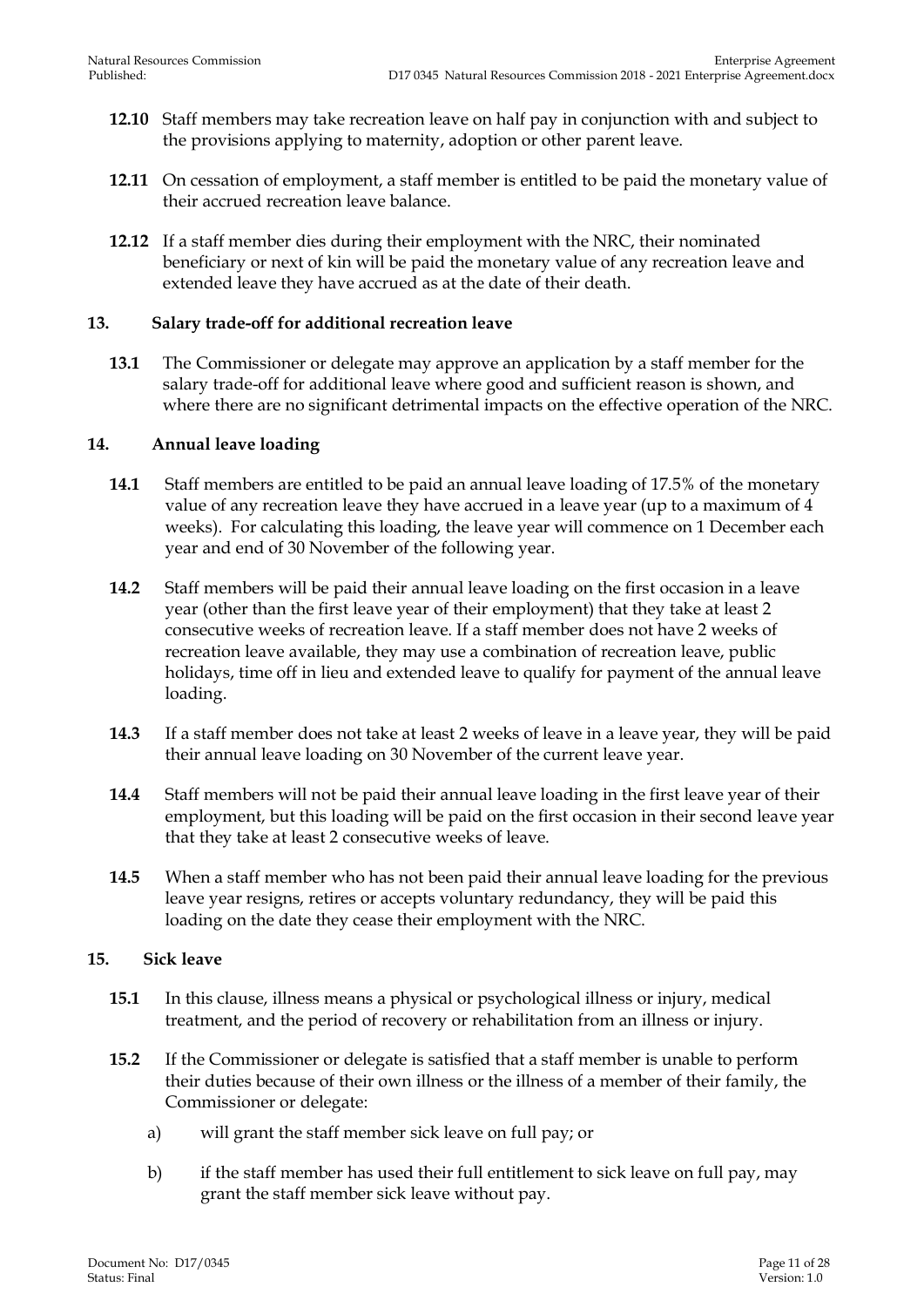- **15.3** The Commissioner or delegate may direct a staff member to take sick leave if they are satisfied that, due to illness, the staff member:
	- a) is unable to perform their duties without distress; or
	- b) risks further impairment of their health by reporting for duty; or
	- c) is a risk to the health, well-being or safety of other staff members or stakeholders.
- **15.4** Staff members are entitled to 15 days of sick leave on full pay a year, which they accrue daily from 1 January each year. If a staff member is appointed after 1 January, or takes unpaid leave of 1 or more months in a calendar year, they accrue sick leave on a proportionate basis for that year.
- **15.5** If a staff member does not use their full paid sick leave entitlement in a year, any remaining leave accumulates from year to year.
- **15.6** For calculating the amount of sick leave a staff member is entitled to, all continuous service as a member of the Government Service of NSW will be taken into account. Where the staff member's service has not been continuous, previous periods will be taken into account only if records are available.
- **15.7** During a staff member's first 3 months of service with the NRC, their entitlement to sick leave on full pay will be limited to 5 days unless they provide a satisfactory medical certificate and the Commissioner or delegate approves otherwise.
- **15.8** If a staff member is absent from duty for 3 or more days because of illness, they must provide a medical certificate in support of their absence. A staff member who provides a medical certificate covering only part of their absence will be granted sick leave for the entire period only if the Commissioner or delegate is satisfied that the reason for their absence was genuine.
- **15.9** If a staff member is required to provide a medical certificate for an absence of less than 3 days, they will be notified of this requirement in advance.
- **15.10** If the NRC has any concern about the reason shown on the medical certificate, the Commissioner or delegate will discuss the matter with the staff member, and then may refer the medical certificate and the staff member's application for sick leave to the Government Medical Officer for advice.
- **15.11** If a staff member who is absent on annual or extended leave provides a satisfactory medical certificate in respect of an illness that occurred during the leave, the delegate may grant them sick leave for the period covered by the medical certificate.
- **15.12** In exceptional circumstances, and on a case-by-case basis, the Commissioner or delegate may grant paid special sick leave or allow the sick leave to be taken at half pay.
- **15.13** Where a staff member has used all their family and community services leave, they may choose to use accrued sick leave to provide care and support to a family member or relative (as defined in 16.2) who is ill, provided that they are responsible for the care and support of that family member.
- **15.14** In the circumstances described in 15.13: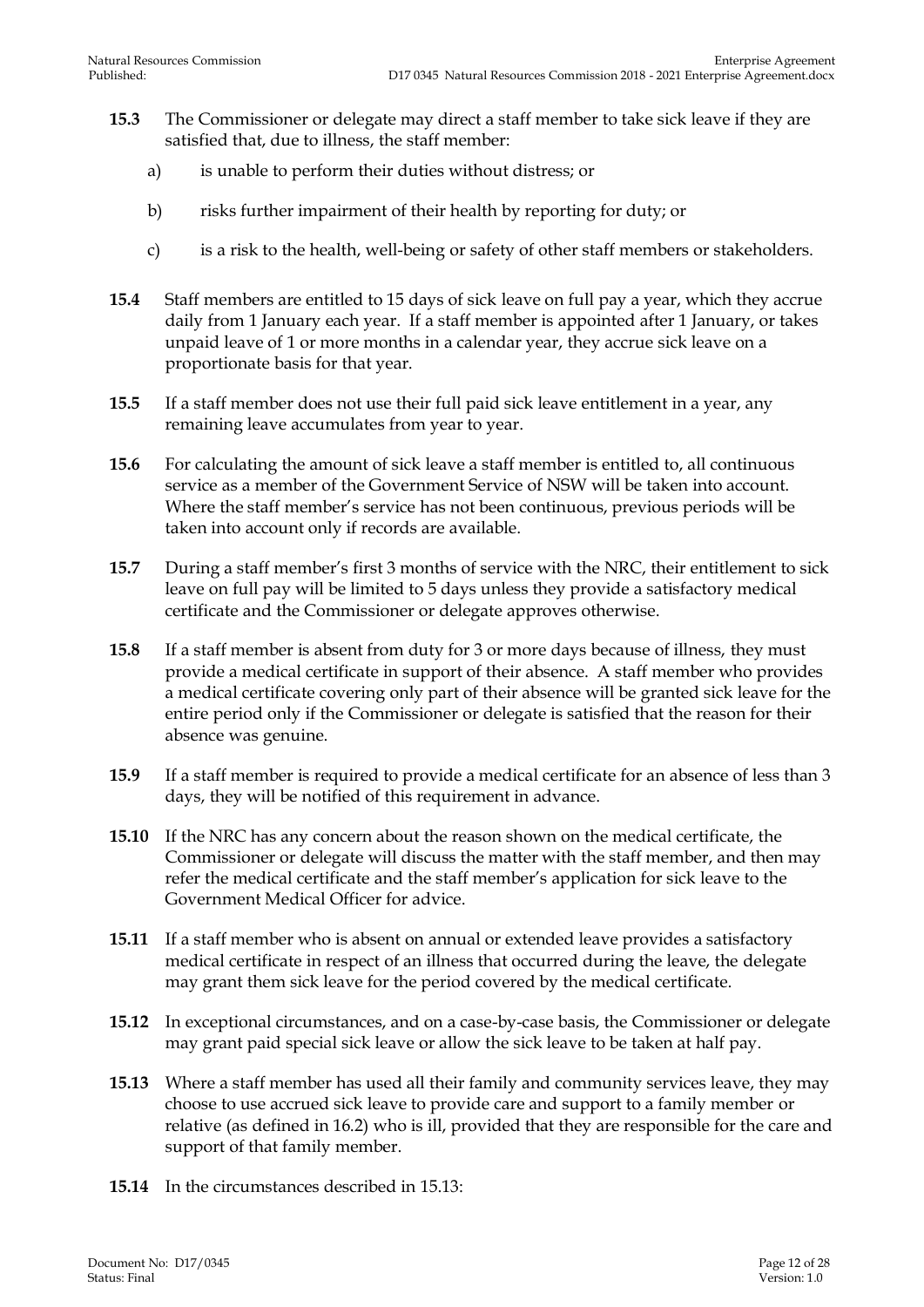- a) the staff member must provide a medical certificate or statutory declaration establishing the illness of the person concerned if requested by the Commissioner or delegate;
- b) the staff member's sick leave will initially be taken from the current leave year's entitlement and then, if necessary, from any sick leave they have accumulated over the previous 3 years.

#### <span id="page-12-0"></span>**16. Family and community service leave**

- **16.1** Staff members may be granted paid family and community service leave for reasons related to their family responsibilities, the performance of a community service, or emergencies. These reasons may include but are not limited to the following:
	- a) the staff member needs to provide care and support to a family member or a relative who is ill;
	- b) the staff member suffers the death of a family member or relative;
	- c) the staff member urgently needs to arrange accommodation or move their furniture and effects;
	- d) the staff member is unable to come to work because of an emergency or natural disaster, including fire, flood, or storm;
	- e) the staff member needs to attend to family responsibilities, such as attending a citizenship ceremony, a parent/teacher conference or a child's school for other reasons;
	- f) the staff member has prior approval from the Commissioner or delegate to volunteer for a community group providing environmental conservation or natural resource management services.
- **16.2** The definition of "family" or "relative" in this clause is:
	- a) a spouse of the staff member; or
	- b) a de facto spouse being a person of the opposite sex to the staff member who lives with the staff member as her husband or his wife on a bona fide domestic basis although not legally married to that staff member; or
	- c) a child or an adult child (including an adopted child, a step child, a foster child or an ex-nuptial child), parent (including a foster parent and legal guardian), grandparent, grandchild or sibling of the staff member or of spouse or of de facto spouse of the staff member; or
	- d) a same sex partner who lives with the staff member as the de facto partner of that staff member on a bona fide domestic basis; or a relative of the staff member who is a member of the same household, where for the purposes of this definition:
		- "relative" means a person related by blood, marriage, affinity or Aboriginal kinship structures;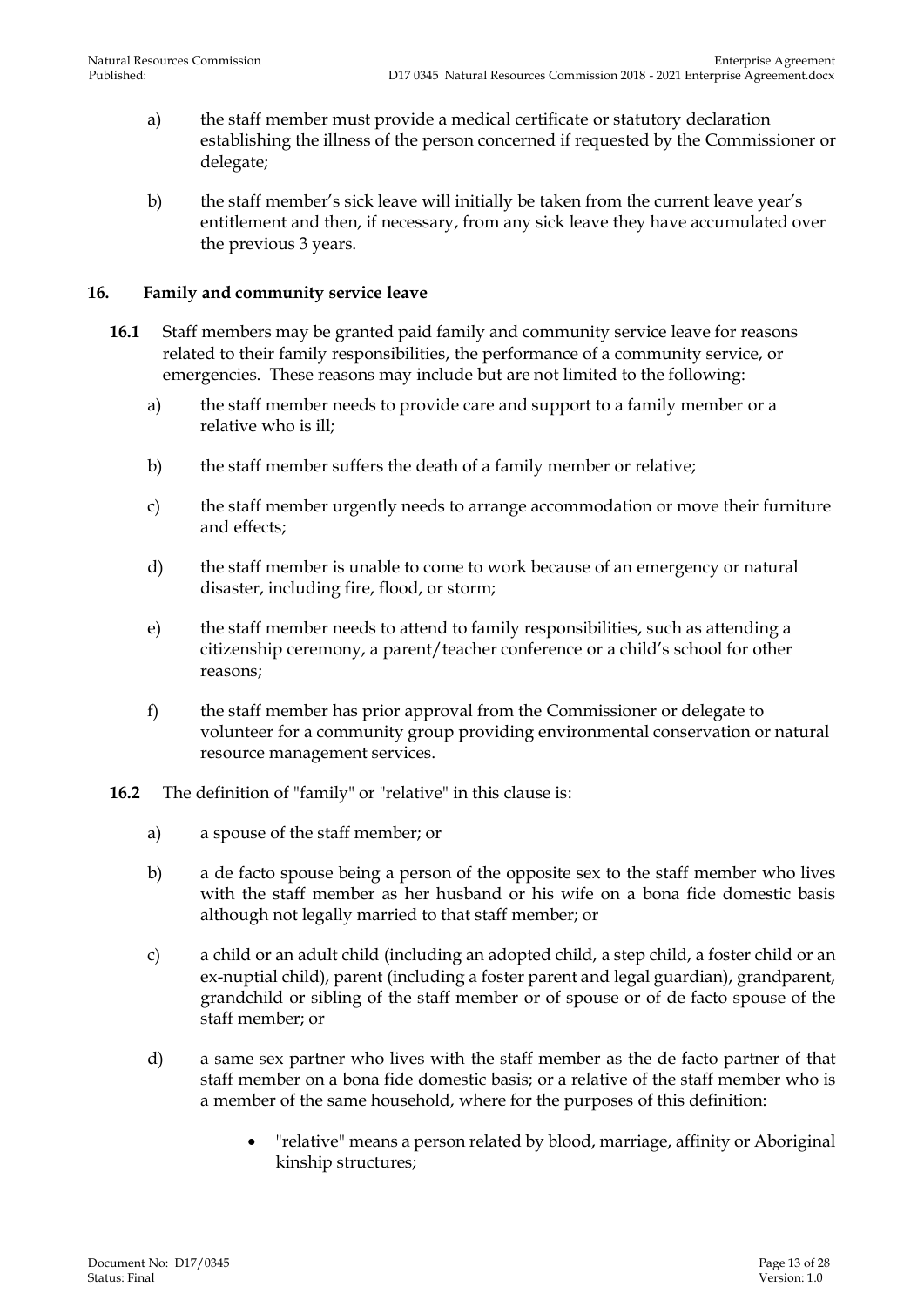- "affinity" means a relationship that one spouse or partner has to the relatives of the other; and
- "household" means a family group living in the same domestic dwelling.
- **16.3** Non-emergency appointments or duties should be scheduled outside normal working hours.
- **16.4** The maximum amounts of family and community service leave available to a staff member are:
	- a) in the first year of service, 2½ days;
	- b) on completion of the first year of service, 5 days in any 2 year period; or
	- c) on completion of 2 years continuous service, 1 day of leave for each completed year of service less the total amount of family and community service leave previously granted to the staff member.
- **16.5** If a staff member's family and community services leave is exhausted:
	- a) as a result of natural disasters, the Commissioner will consider applications for additional leave if another emergency arises;
	- b) on the death of a family member or relative, additional paid family and community services leave of up to 2 days may be granted on a discrete, per occasion basis;
	- c) on the occasion of caring for a family member who is ill, the staff member may choose to use paid sick leave in accordance with 15.13 and 15.14.
- **16.6** In exceptional circumstances, the Commissioner or delegate may grant staff members other forms of leave (such as time off in lieu) for family and community services leave purposes.

#### <span id="page-13-0"></span>**17. Leave without pay**

- **17.1** The Commissioner or delegate (at their discretion) may grant staff members leave without pay where they can show good and sufficient reason and there are no significant detrimental impacts upon the effective operation of the NRC.
- **17.2** Leave without pay may be granted on a full time or a part time basis.
- **17.3** Where a staff member is granted leave without pay for a period not exceeding 10 consecutive working days, the staff member will be paid for any proclaimed public holidays that fall within that period.
- **17.4** Where a staff member is granted leave without pay that, when aggregated, does not exceed 5 working days in a period of 12 months, the leave will count as service for the purpose of accruing annual leave.
- **17.5** A staff member who has been granted leave without pay must not engage in employment of any kind during the period of leave without pay, unless they have obtained prior approval from the Commissioner or delegate.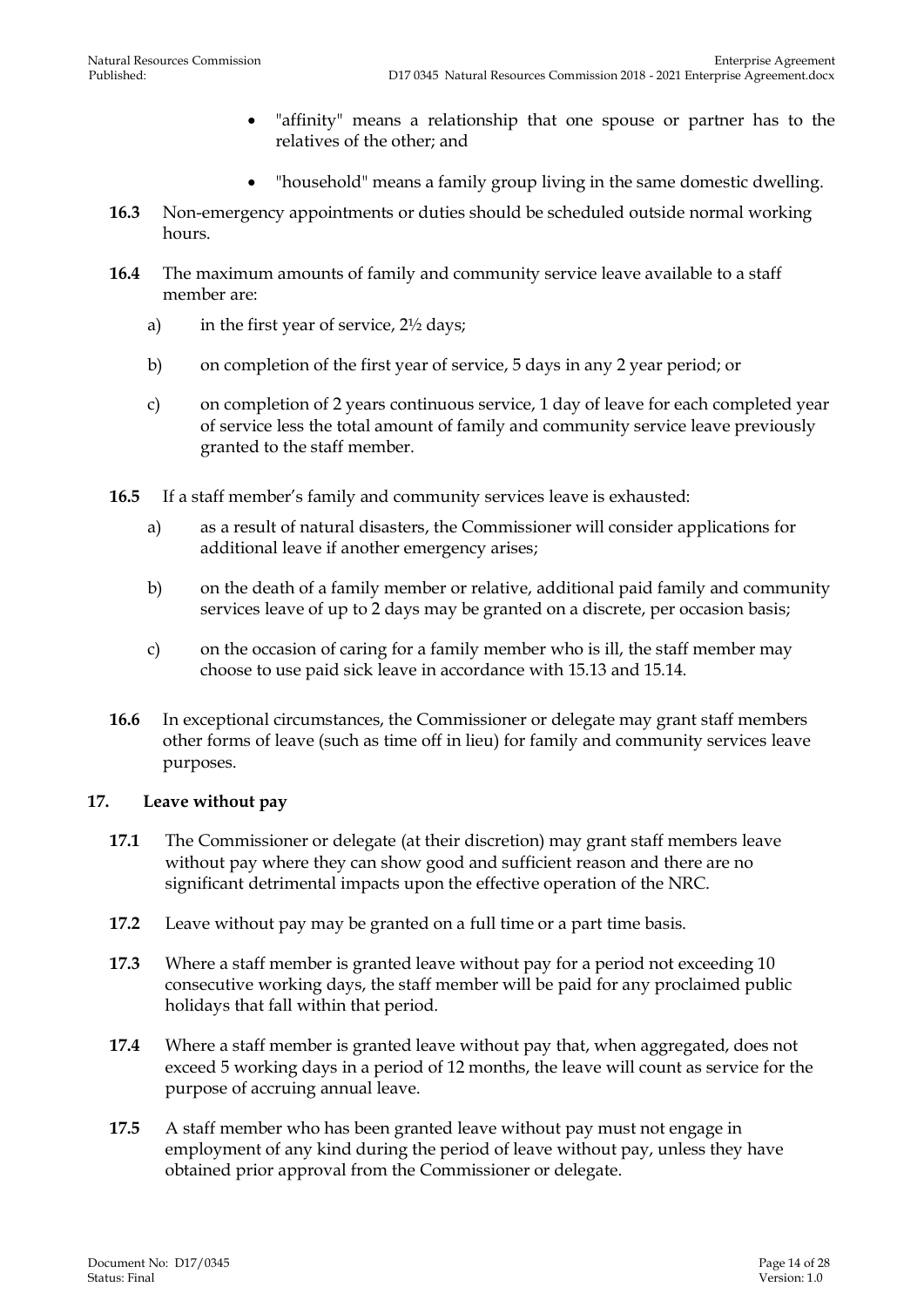- **17.6** A staff member will not be required to exhaust their accrued paid leave before taking leave without pay.
- **17.7** A staff member will not be granted paid leave during a period of leave without pay.

#### <span id="page-14-0"></span>**18. Extended leave**

- **18.1** Staff members may apply for extended leave, in line with the provisions set out in Schedule 1 of the *GSE Regulation* plus the following variation:
	- (a) Eligible staff members may, with the consent of the Commissioner or delegate, elect to take their accrued extended leave in a flexible manner, including but not restricted to, at the rate of normal full pay, half pay, double pay or another mutually agreed rate.

#### <span id="page-14-1"></span>**19. Military leave**

- **19.1** The Commissioner or delegate may grant military leave on full pay to any staff member who is a volunteer part time member of the Defence Forces, to allow that staff member to undertake compulsory annual training and to attend schools, classes or courses of instruction or compulsory parades conducted by the staff member's unit.
- **19.2** The maximum amounts of military leave available are 24 working days per annum for members of the Naval and Military reserves, and 28 working days per annum for members of the Air Force Reserves.
- **19.3** Special Military Leave of 1 day to attend any medical examinations and tests required for acceptance as a volunteer part time member of the Defence Forces may be granted at the discretion of the Commissioner or delegate, subject to the NRC's operational requirements.
- **19.4** A staff member who is requested by the Defence Forces to provide additional military services that require them to take leave in excess of the entitlement specified above may be granted an additional period of "unpaid leave". During this period of "unpaid leave" the staff member may, at the discretion of the Commissioner or delegate, be granted topup pay. The top-up pay is calculated as the difference between a staff member's ordinary pay as if they had been at work and the reservist's pay which they received from the Commonwealth Department of Defence.
- **19.5** A staff member who takes military leave must provide a certificate of attendance and details of their reservist pay signed by the commanding or other responsible officer.

#### <span id="page-14-2"></span>**20. Parental leave**

- **20.1** Parental leave includes maternity leave, adoption leave and other parent leave.
- **20.2** A staff member who is pregnant is entitled to maternity leave:
	- a) for a period up to 9 weeks prior to the expected date of birth; and
	- b) for a further period of up to 12 months after the actual date of birth.
- **20.3** A staff member who has completed at least 40 weeks of continuous service with the NRC (or another NSW Government agency) before the expected date of birth or taking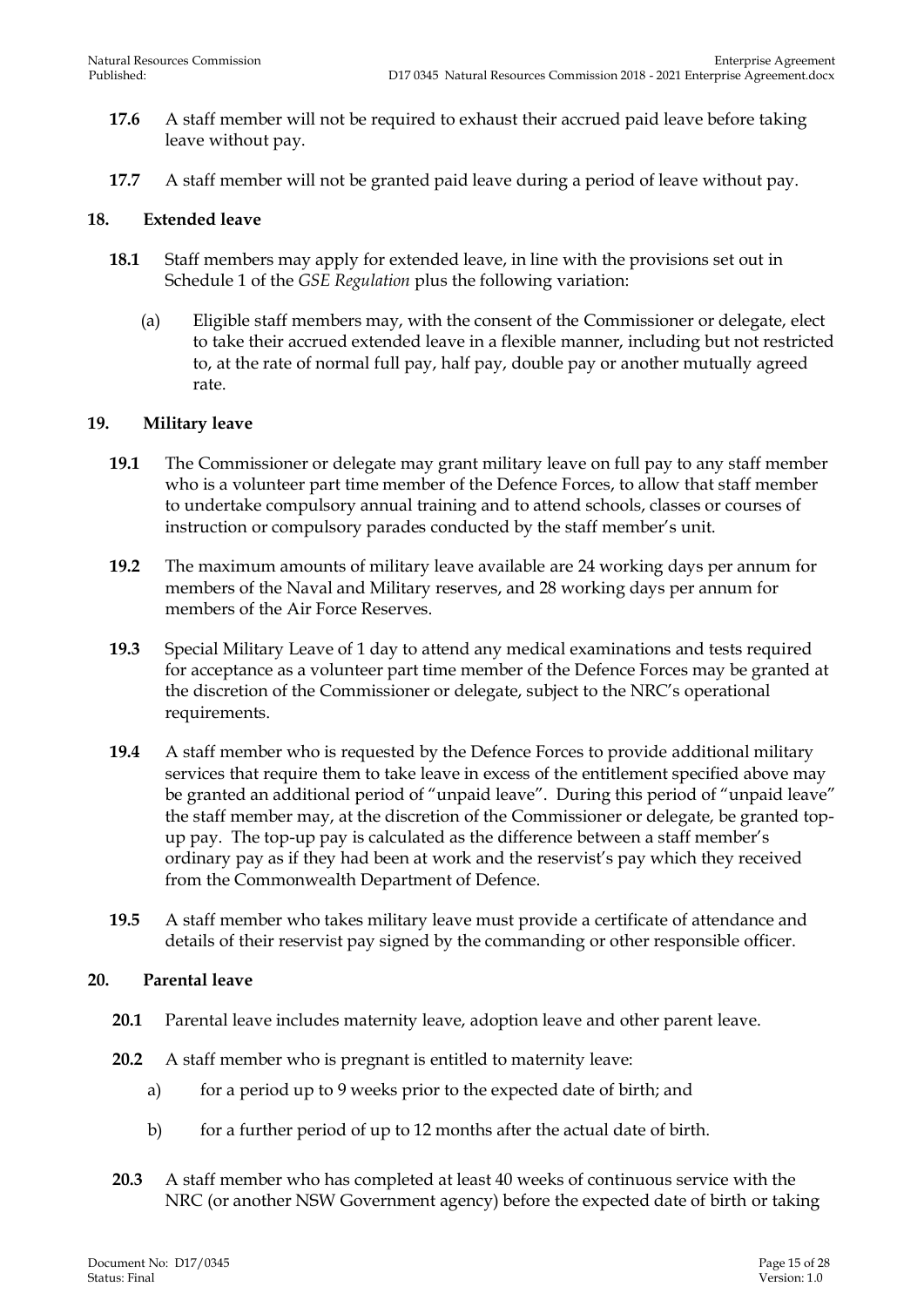custody of their adopted child will be paid for 14 weeks of their maternity or adoption leave at their normal rate of pay.

This payment may be either:

- a) in advance as a lump sum; or
- b) fortnightly at full pay; or
- c) fortnightly at half pay; or
- d) fortnightly at a combination of full pay and half pay.
- **20.4** A staff member who has been granted maternity leave and whose child is stillborn may elect to take available sick leave instead of maternity leave.
- **20.5** A staff member who is adopting a child and who will be the primary care giver of that child is entitled to adoption leave:
	- a) for a period of up to 12 months after the date of taking custody, if the child has not commenced school at that date; or
	- b) for a period approved by the Commissioner or delegate (but not exceeding 12 months on an ongoing basis) after the date of taking custody, if the child has commenced school at that date.
- **20.6** A staff member who needs to attend interviews or examinations for the purpose of adopting a child is entitled to take up to 2 days special adoption leave without pay. Alternatively, such a staff member may take recreation leave, extended leave, or family and community service leave for this purpose.
- **20.7** Where maternity or adoption leave does not apply, male and female staff members who want leave to look after their child or children may apply for other parent leave. Other parent leave includes:
	- (a) Short other parent leave an unbroken period of up to 8 weeks taken at the time of the birth of the child or other termination of the spouse's or partner's pregnancy or, in the case of adoption, at the time of taking custody of the child or children;
	- (b) Extended other parent leave for a period not exceeding 12 months, less any short other parental leave already taken by the staff member. Extended other parent leave may commence at any time up to 2 years from the date of birth of the child or taking of custody of the child.
- **20.8** A staff member taking short other parent leave is entitled to payment at their normal rate for a period of up to 1 week, provided they:
	- (a) applied for other parent leave in advance; and
	- (b) have completed not less than 40 weeks continuous service prior to starting the other parent leave.
- **20.9** If a staff member who holds an ongoing role is on part time leave without pay when they start parental leave, they will be paid: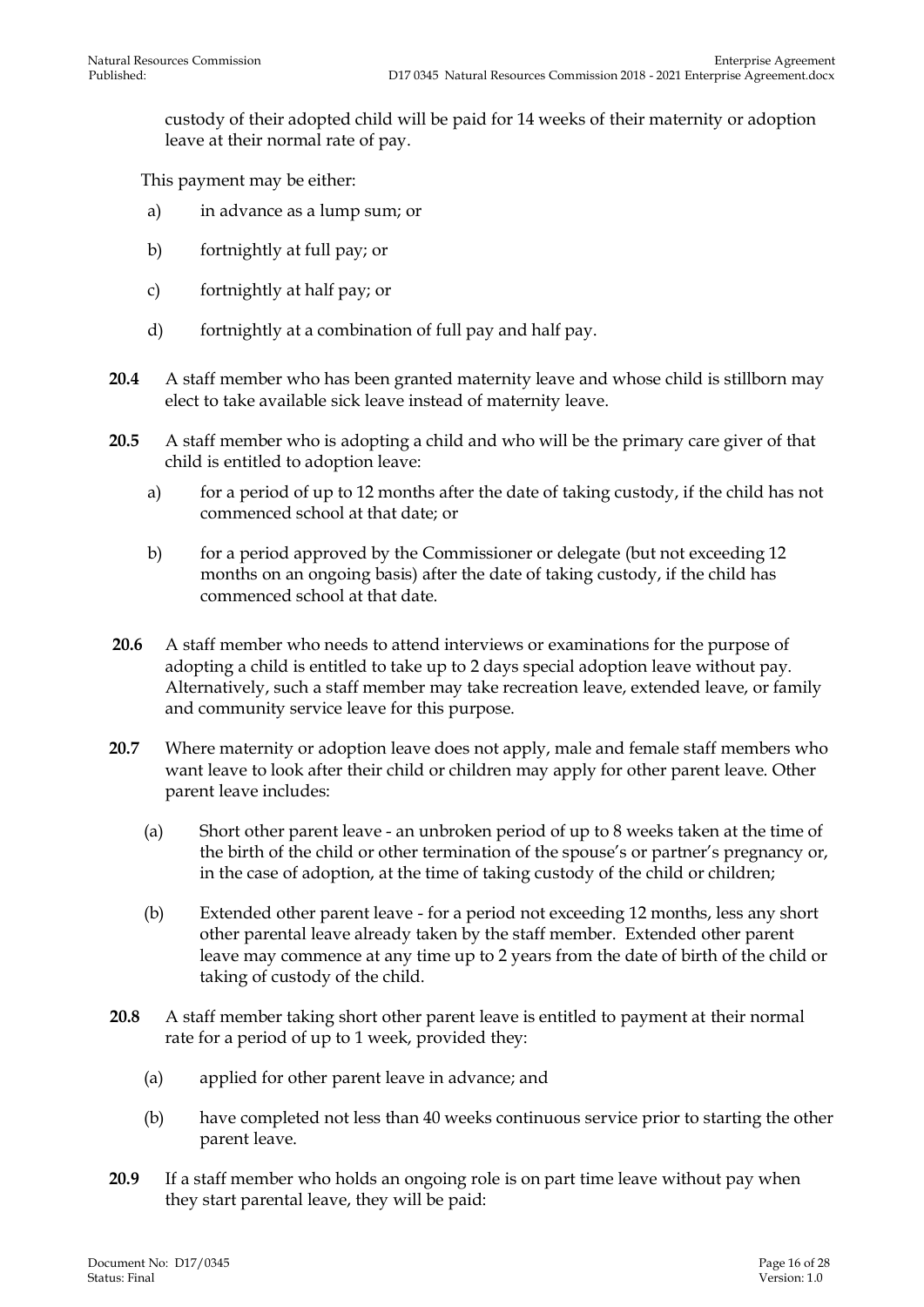- (a) at the ongoing rate if they began part time leave without pay 40 weeks or less before starting parental leave;
- (b) at the part time rate if they began part time leave more than 40 weeks before starting parental leave and have not changed their part time work arrangements for the 40 weeks;
- (c) at a rate based on the average number of weekly hours worked during the past 40 weeks if they have been on part time leave for more than 40 weeks but have changed their part time work arrangements during that period.
- **20.10** A staff member who has taken no more than 12 months ongoing parental leave (or the part time equivalent) is entitled take another period of parental leave (and to be paid at the rate at which they were being paid before starting the original parental leave) regardless of whether they have resumed their normal hours of work before starting the second period of parental leave.
- **20.11** Except as provided in 20.2, 20.3, 20.8 and 20.9 above, parental leave will be granted without pay.

#### **20.12 Right to request an extension of parental leave**

To help meet their parental responsibilities, a staff member who has been granted maternity, adoption or other parent leave may make a request to the Commissioner or delegate to:

- (a) extend the period of unpaid maternity, adoption or other parent leave for a further continuous period of leave not exceeding 12 months; or
- (b) return from a period of ongoing maternity, adoption or other parent leave on a part time basis until the child reaches school age.

The Commissioner or delegate will consider the request having regard to the staff member's circumstances and, provided the request is genuinely based on the staff member's parental responsibilities, may only refuse the request on reasonable grounds related to the effect on the workplace.

#### **20.13 Notification requirements**

- (a) When management is made aware that a staff member or their spouse/partner is pregnant, or that a staff member is adopting a child, management must inform the staff member of their entitlements and their obligations under this Enterprise Agreement.
- (b) A staff member who wishes to take parental leave must notify the Commissioner or delegate in writing at least 8 weeks before they expect to start this leave (or as soon as practicable). This notice must state:
	- (i) that the staff member intends to take maternity, adoption or other parent leave;
	- (ii) the expected date of birth or date of taking custody; and
- (c) In addition, the staff member must, at least 4 weeks before the date on which they intend to start parental leave, notify the Commissioner or delegate in writing: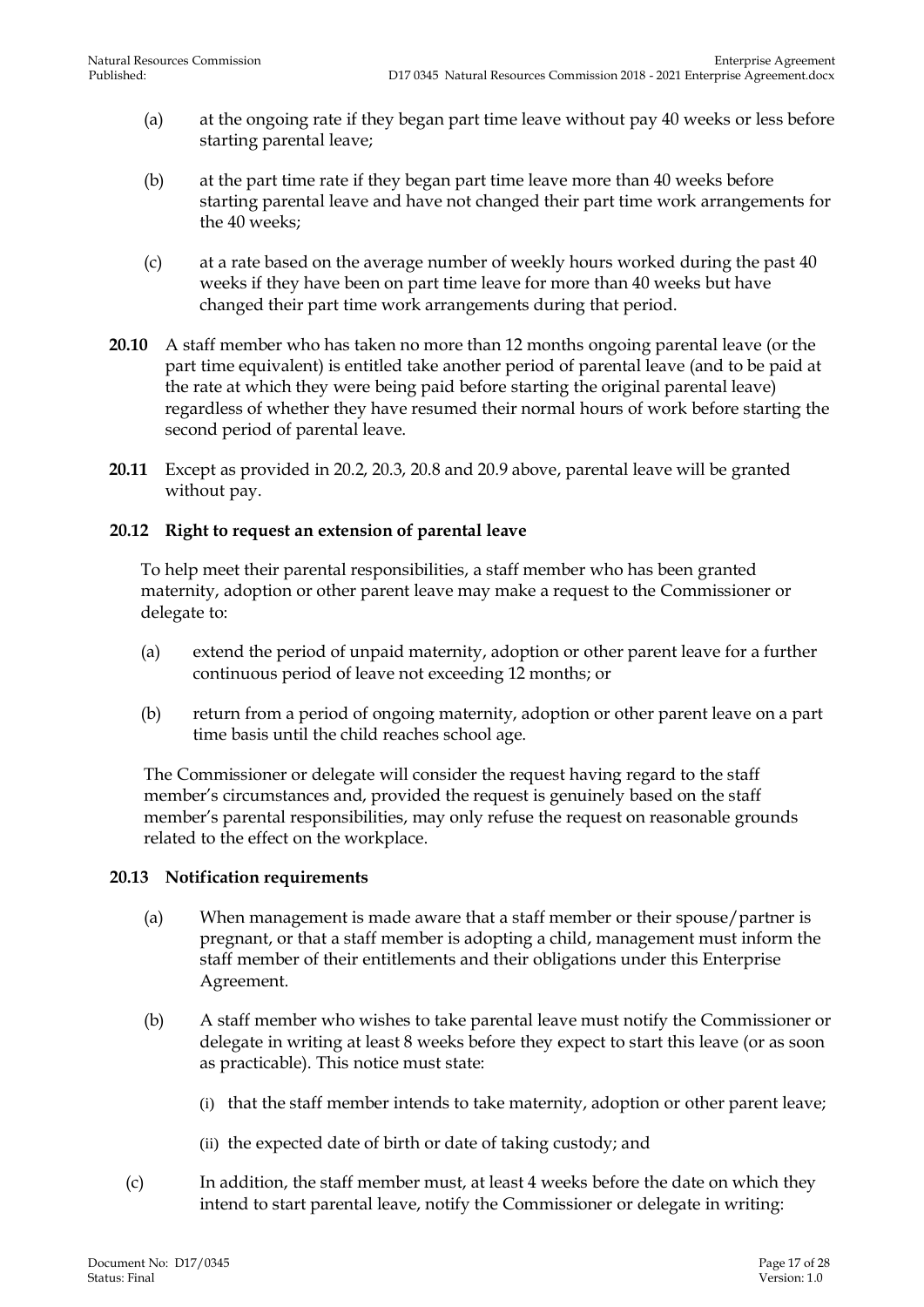- (i) the date on which the staff member intends to start parental leave; and
- (ii) the period of leave to be taken.
- (d) A staff member intending to request to extend a period of ongoing unpaid parental leave by up to 12 months, or to request to return from ongoing unpaid parental leave on a part time basis, must notify the Commissioner or delegate in writing as soon as practicable and no later than 4 weeks before the date on which they propose to extend their leave or return on a part time basis.
- (e) A staff member on maternity leave must notify the NRC of the date on which she gave birth as soon as she can conveniently do so.
- (f) A staff member must notify the NRC as soon as practicable of any change in her intentions as a result of premature delivery or miscarriage.
- (g) A staff member on maternity or adoption leave may change the period of leave or arrangement once without the consent of the NRC, and any number of times with the consent of the NRC. In each case, the staff member must give the NRC at least 14 days' notice of the change unless the Commissioner or delegate agrees otherwise.
- **20.14** A staff member has the right to return to their former role if they have taken approved parental leave (either on an ongoing or part time basis) and they resume duty immediately after the approved leave.
- **20.15** If the role the staff member occupied immediately prior to taking approved parental leave has ceased to exist, but there are other roles available that they are qualified for and capable of performing, the staff member will be assigned to a role of the same salary point as their former role.
- **20.16** If the Commissioner or delegate approves a staff member's request return to work on a part time basis, the staff member does not have a right to return to their former role. However, their assigned role will be at the same salary level as their former role.
- **20.17** A staff member who has returned to ongoing duty without exhausting their entitlement to 12 months unpaid maternity, adoption or other parent leave is entitled to revert back to such leave. This may be done once only, and a minimum of 4 weeks' notice (or less if the Commissioner or delegate agrees) must be given.
- **20.18** A staff member who is sick during her pregnancy may take available paid sick leave, recreation leave or extended leave or sick leave without pay. A staff member may also apply to take available recreation leave, extended leave or leave without pay for a period immediately before her nominated period of maternity leave. Such leave will cease at the end of the working day immediately before the first day of her nominated period of maternity leave or on the working day immediately before the day she gives birth, whichever is sooner.
- **20.19** A staff member may elect to take available recreation leave or extended leave within the period of maternity, adoption or other parent leave, provided this does not extend the total period of such leave.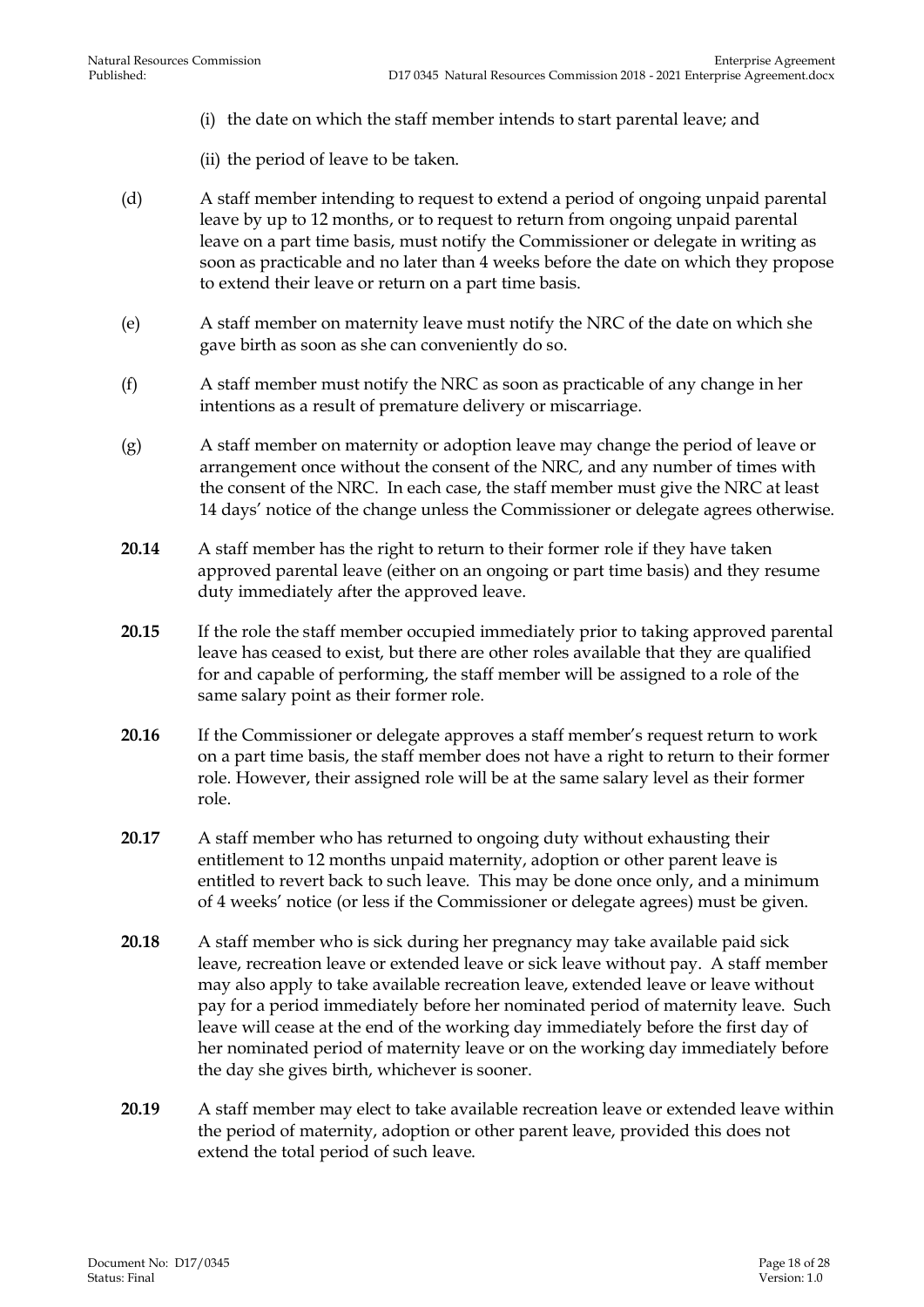- **20.20** A staff member may elect to take available recreation leave at half pay in conjunction with parental leave subject to the following:
	- (a) their accrued recreation leave as at the date the parental leave starts will be exhausted within the period of the parental leave;
	- (b) the total period of parental leave will not be extended as a result of taking recreation leave at half pay;
	- (c) for the purpose of calculating how much other leave the staff member accrues during the period of recreation leave at half pay, the recreation leave at half pay will be converted to the ongoing equivalent and treated as full pay leave.
- **20.21** If, for any reason, a pregnant staff member is having difficulty in performing her normal duties or a medical practitioner certifies that performing these duties will place her health or the health her unborn child at risk, the Commissioner or delegate will, in consultation with the staff member, take all reasonable measures to arrange for safer alternative duties. This may include, but is not limited to, providing greater flexibility about when and where the duties are carried out, a temporary change in duties, retraining, multi-skilling, teleworking and job redesign.
- **20.22** If such measures cannot reasonably be made, the Commissioner or delegate must grant the staff member maternity leave, or any available sick leave, for as long as it is necessary to avoid exposure to the risk (as certified by a medical practitioner) or until the child is born (whichever is earlier).

#### **20.23 Communication between the NRC and staff members on parental leave**

- (a) When a staff member is on maternity, adoption or other parent leave and the NRC makes a definite decision to introduce significant changes at the workplace, the NRC will take reasonable steps to:
	- (i) make information available to the staff member about any significant effect of the changes on the status or responsibilities of the role they held before starting parental leave; and
	- (ii) provide an opportunity for the staff member to discuss any significant effect of the changes on that role.
- (b) The staff member will take reasonable steps to inform the NRC about any significant matter that will affect the duration of their parental leave, whether they intend to return to work, and whether they intend to request to return to work on a part time basis.
- (c) The staff member will also notify the NRC of changes to their address or other contact details that might affect the NRC's capacity to comply with paragraph (a).

#### <span id="page-18-0"></span>**21. Religious or cultural observations**

**21.1** The NRC recognises the value of cultural diversity and the observance of days of religious, cultural or ceremonial significance. Consequently, staff members may be granted recreation/extended leave or leave without pay for such purposes.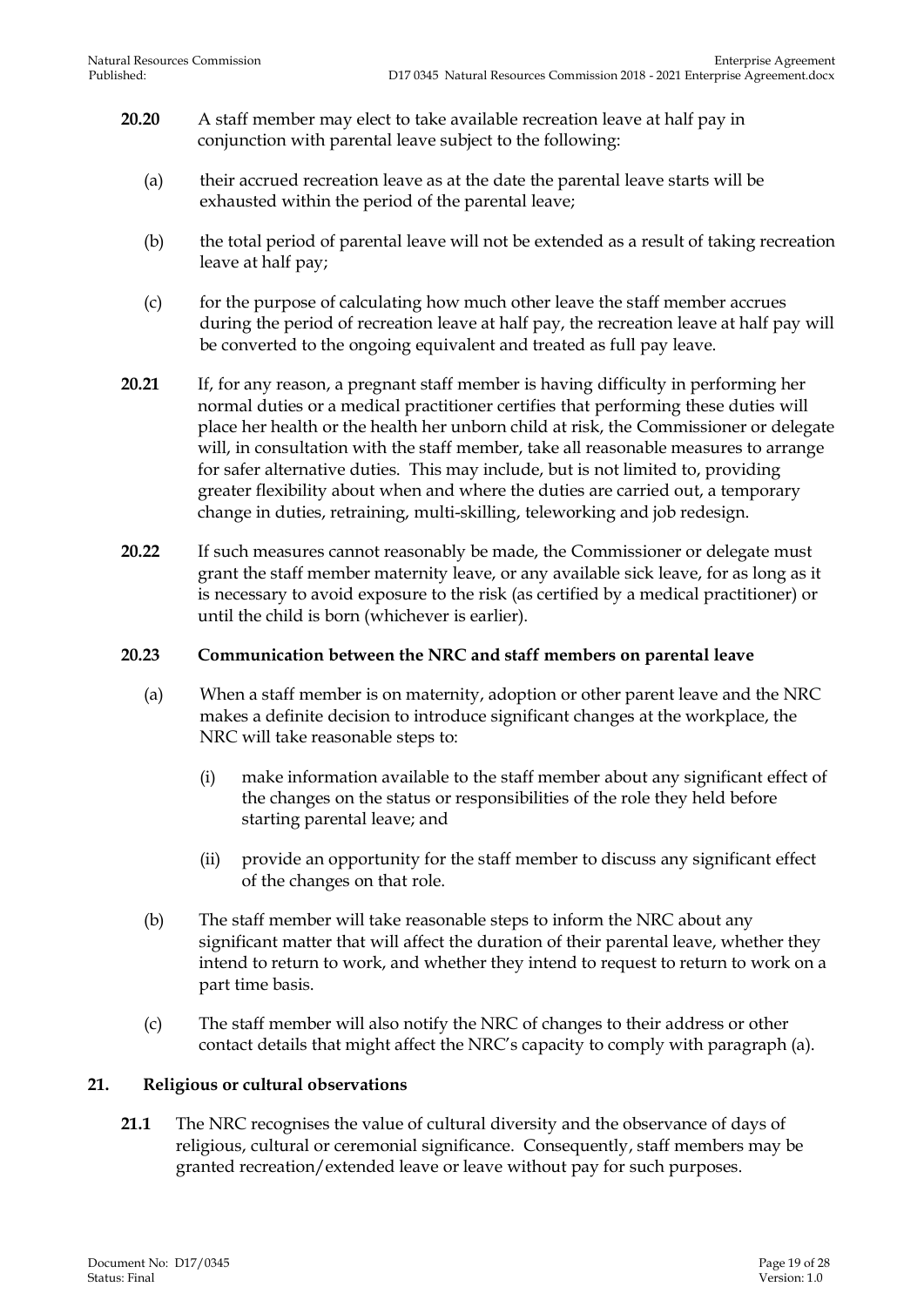- **21.2** Leave for the observance of days of religious, cultural or ceremonial significance will be granted subject to:
	- (a) the operational requirements of the NRC;
	- (b) the staff member providing adequate notice of the need to take the leave;
	- (c) the staff member obtaining prior approval of the leave; and
	- (d) where appropriate, the staff member agreeing to make up the time taken off in the manner the NRC requires.

#### <span id="page-19-0"></span>**22. Special leave**

- **22.1** The Commissioner or delegate may grant special leave at their discretion for activities not regarded as being on duty and which are not covered by other forms of leave.
- **22.2** Special leave may be granted for activities such as:
	- (a) jury service where the staff member provides a certificate of attendance issued by the Sherriff or Registrar of the court;
	- (b) being witness at court;
	- (c) examinations;
	- (d) NAIDOC celebrations;
	- (e) union activities; or
	- (f) for other purposes.

#### <span id="page-19-1"></span>**23. Study time**

- **23.1** Staff members may be granted paid study time to undertake part time studies in approved, nationally accredited tertiary courses that will directly increase the skills and knowledge they need to undertake their duties and meet NRC objectives.
- **23.2** Study time is subject to the approval of the Commissioner or delegate and is at the NRC's convenience.
- **23.3** Ongoing staff members are entitled to a maximum of 4 hours study time a week during semester or term time on full pay, which is accrued on the basis of half an hour for each hour of class attendance. Part time staff members are entitled to and will accrue study time on a pro-rata basis.
- **23.4** Staff members must apply for study time before the start of the academic period for which they seek the study time, and must nominate the type or types of study time they would prefer when they apply. The types of study time include:
	- (a) Face-to-Face staff members may choose to take study time on a weekly basis, to allow them to take time off to attend lectures etc;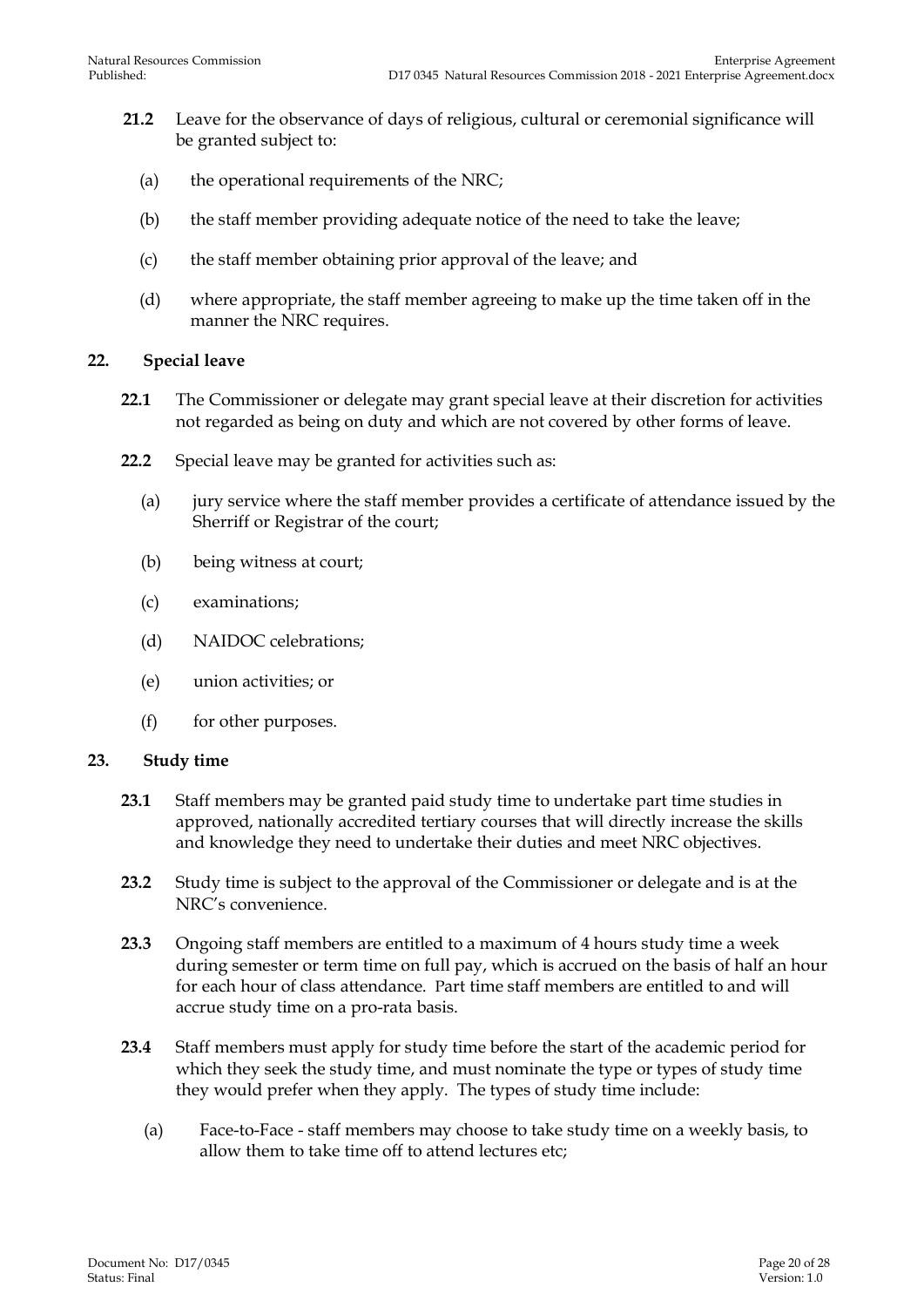- (b) Correspondence staff members may choose to take study time periodically, to allow them to take time off to attend compulsory residential schools;
- (c) Accumulation staff members may choose to accumulate part or all of their study time to allow them to take time off when they most need it (for example, to complete assignments). It must be taken within the respective semester of study.
- **23.5** Repeated subjects study time will not be granted for repeated subjects.
- **23.6** Expendable grant study time will be forfeited if not taken at the nominated time.
- **23.7** Examination leave examination leave will be granted as special leave for all courses of study approved in accordance with this clause up to a maximum of five days per year.

#### <span id="page-20-0"></span>**24. Reimbursement of study fees**

- **24.1** In addition to granting study time, the NRC may reimburse all or part of the course fees a staff member pays to undertake courses that meet the conditions outlined in 23.1.
- **24.2** Decisions to reimburse course fees are at the discretion of the Commissioner or delegate, and depend on the availability of NRC funds and the relevance and value of the courses to the NRC.

#### <span id="page-20-1"></span>**25. Full time study leave**

- **25.1** Staff members may be granted full time study leave if they win a scholarship/ fellowship/ award, or if they wish to undertake full time study and/or a study tour. Study leave may be granted for studies at any level, including undergraduate study.
- **25.2** Only staff members with more than 40 weeks of continuous service are eligible to apply for full time study leave.
- **25.3** Study leave will be granted without pay, except where the Commissioner or delegate approves financial assistance for some or all of study leave period.
- **25.4** Where financial assistance is approved, the extent of this assistance will be determined by the Commissioner or delegate according to the relevance and value of the study to the NRC, and the availability of NRC funds. The maximum amount of financial assistance will be equal to the staff member's full salary.
- **25.5** Where financial assistance is approved for all or part of the study leave period, this period will count as service.

#### <span id="page-20-2"></span>**26. Public holidays**

**26.1** Staff members are entitled to be absent from duty on all public holidays observed throughout NSW, and for any local holidays prescribed by the Government applicable to Sydney for any special purpose events.

#### <span id="page-20-3"></span>**27. Working remotely**

**27.1** The Commissioner or delegate may approve applications by staff members to work remotely on a temporary, fixed term, or regular basis in accordance with NRC policy.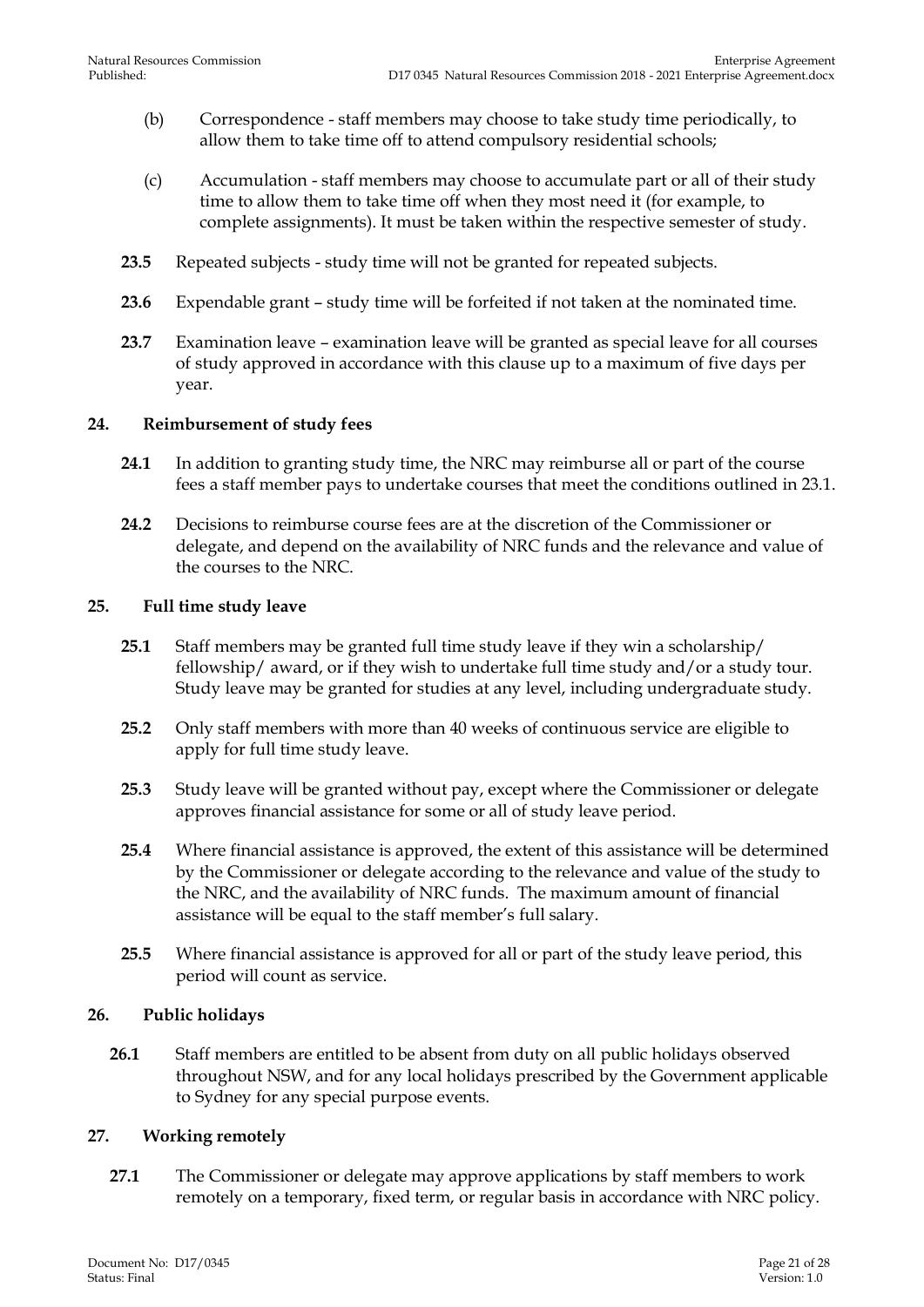#### <span id="page-21-0"></span>**28. Part year employment**

- **28.1** The Commissioner or delegate may grant a staff member part year employment by approving a number of weeks unpaid leave per year, in accordance with the leave without pay provisions described in 17.
- **28.2** This allows the staff member to work an agreed number of weeks per year, take an agreed number of weeks unpaid leave per year, and accrue other leave on a pro-rata basis.

#### <span id="page-21-1"></span>**29. Job sharing**

- **29.1** Job sharing is a voluntary arrangement in which one job is shared between two staff members, who each work on a part time basis. These staff members may be employed on a part time basis, or may be ongoing staff members who are taking part time leave without pay.
- **29.2** Staff members who wish to enter into a job sharing arrangement must apply to the Commissioner or delegate. If their application is approved, the staff members involved and the NRC must agree to the job sharing arrangement in writing.
- **29.3** Initially, the job sharing arrangement will be for a fixed period not exceeding 2 years. Any continuation of the arrangement beyond this period will be subject to a satisfactory evaluation review, which will consider the success of the arrangement for both the staff members involved and the NRC.
- **29.4** If one of the staff members involved in a job sharing arrangement leaves the NRC prior to the completion of the agreed period of that arrangement, the NRC will consider the following options:
	- (a) offering the role to the remaining job sharer on an ongoing basis;
	- (b) advertising the role to other NRC staff members on a part time basis;
	- (c) advertising the role externally on a part time basis and recruiting a new job share employee; and
	- (d) transferring the remaining job sharer to a suitable part time role within the NRC for the remainder of the period, and recruiting an ongoing employee to fill the role.
- **29.5** Unless otherwise agreed between the NRC and the staff members involved, any permanent NRC staff member who enters into a job sharing arrangement will have the right to return to their original ongoing role at the end of the period of the job share arrangement. Where the original role no longer exists, the staff member will be offered a permanent role at their existing salary which they qualified for and have the capacity to perform after a reasonable period of time in the role.

#### <span id="page-21-2"></span>**30. Confidential information**

**30.1** Except so far as it is required for the proper performance of their duties under this Enterprise Agreement, or as authorised by the NRC, or as required by law, staff members will not at any time during or after their employment with the NRC, make use of or divulge to any unauthorised person any confidential information held by the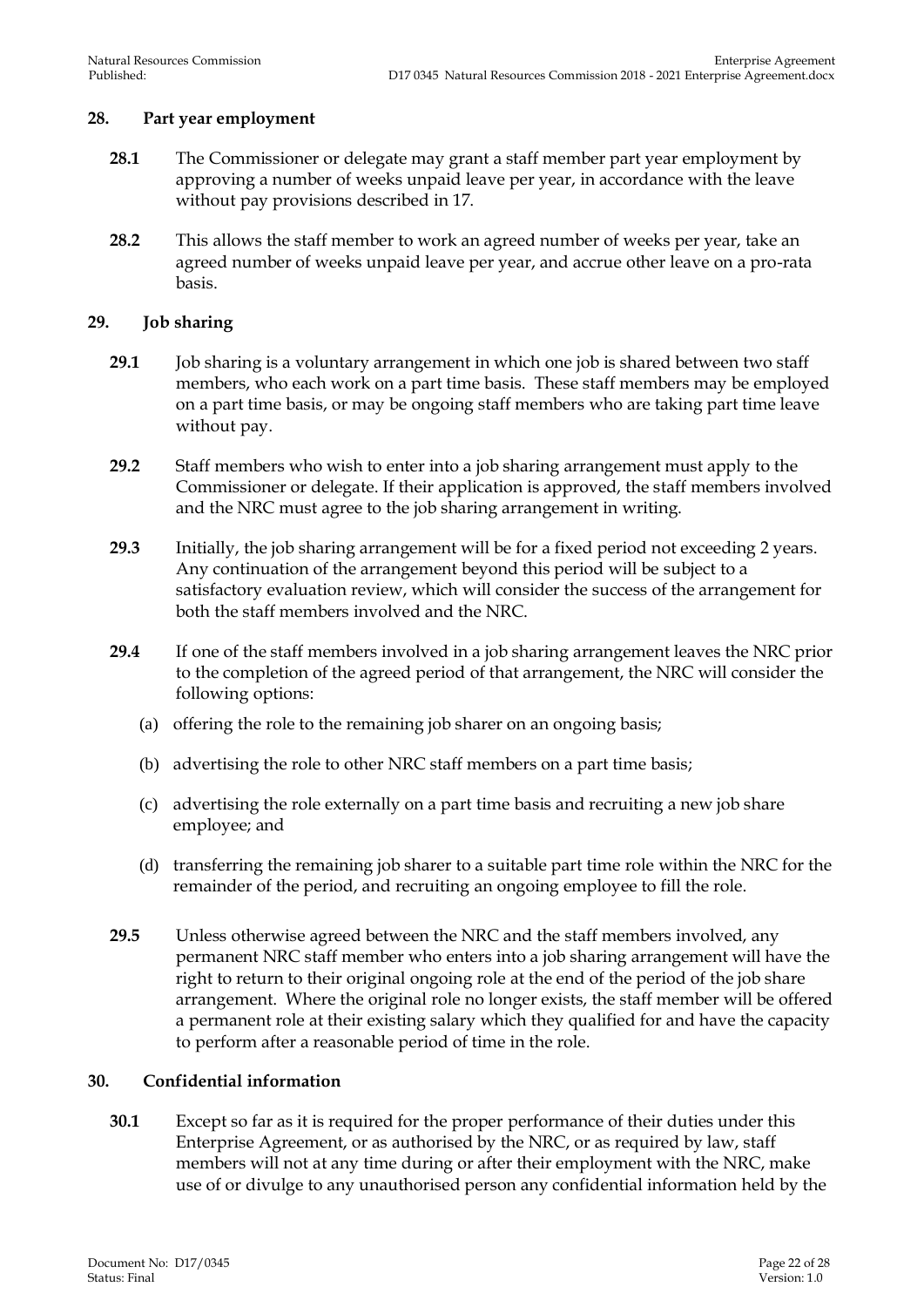NRC. Staff members must use their best endeavours to prevent disclosure, publication or unauthorised use of such confidential information.

#### <span id="page-22-0"></span>**31. Intellectual property**

- **31.1** For the purpose of this clause, intellectual property includes literary works, computer programs, inventions, designs, patents, copyrights, trademarks, and improvement of ideas.
- **31.2** Any intellectual property staff members develop, discover or produce in the course of their employment is the sole property of the NRC. Unless otherwise agreed, the NRC has the exclusive right to use, adapt, patent and otherwise register this intellectual property.
- **31.3** All staff members assign to the NRC (by way of future assignment) all copyright, design, design right and other property rights (if any) in respect to any intellectual property they develop, discover or produce in the course of their employment.
- **31.4** If a staff member considers that they have developed, discovered or produced intellectual property outside the course of their employment and in a way wholly unconnected with the course of their employment, they will immediately disclose this to the NRC so it can ascertain whether this is the case.
- **31.5** Staff members agree that they will, at the request and expense of the NRC, complete all necessary deeds and documents and take all action necessary to vest any intellectual property they develop in the course of their employment, and obtain for the NRC the full benefit of all patent, trademarks, copyright, and other forms of protection throughout the world.

#### <span id="page-22-1"></span>**32. Compensation for damage to or loss of staff member's personal property**

- **32.1** For the purpose of this clause, personal property may include clothes, glasses, hearingaids, tools of trade or similar items ordinarily required for the performance of a staff member's duties.
- **32.2** Where damage to or loss of a staff member's personal property occurs in the course of their employment, they may lodge a claim under the *Worker's Compensation Act 1987 (NSW)* or under any insurance policy held by the NRC covering the damage or loss.
- **32.3** If any such insurance claim is rejected, the staff member may apply for compensation for the damage or loss from the NRC. This application must be supported by satisfactory evidence of the amount of compensation required, and explain the circumstances in which the loss or damage occurred.
- **32.4** At the discretion of the Commissioner or delegate, the NRC may choose to pay such compensation if it is satisfied that the damage or loss:
	- (a) was due to negligence on the part of the NRC or another staff member in the performance of their duties;
	- (b) was caused by a defect in the staff member's material or equipment; or
	- (c) resulted from the staff member's protection of, or attempt to protect, NRC property from loss or damage.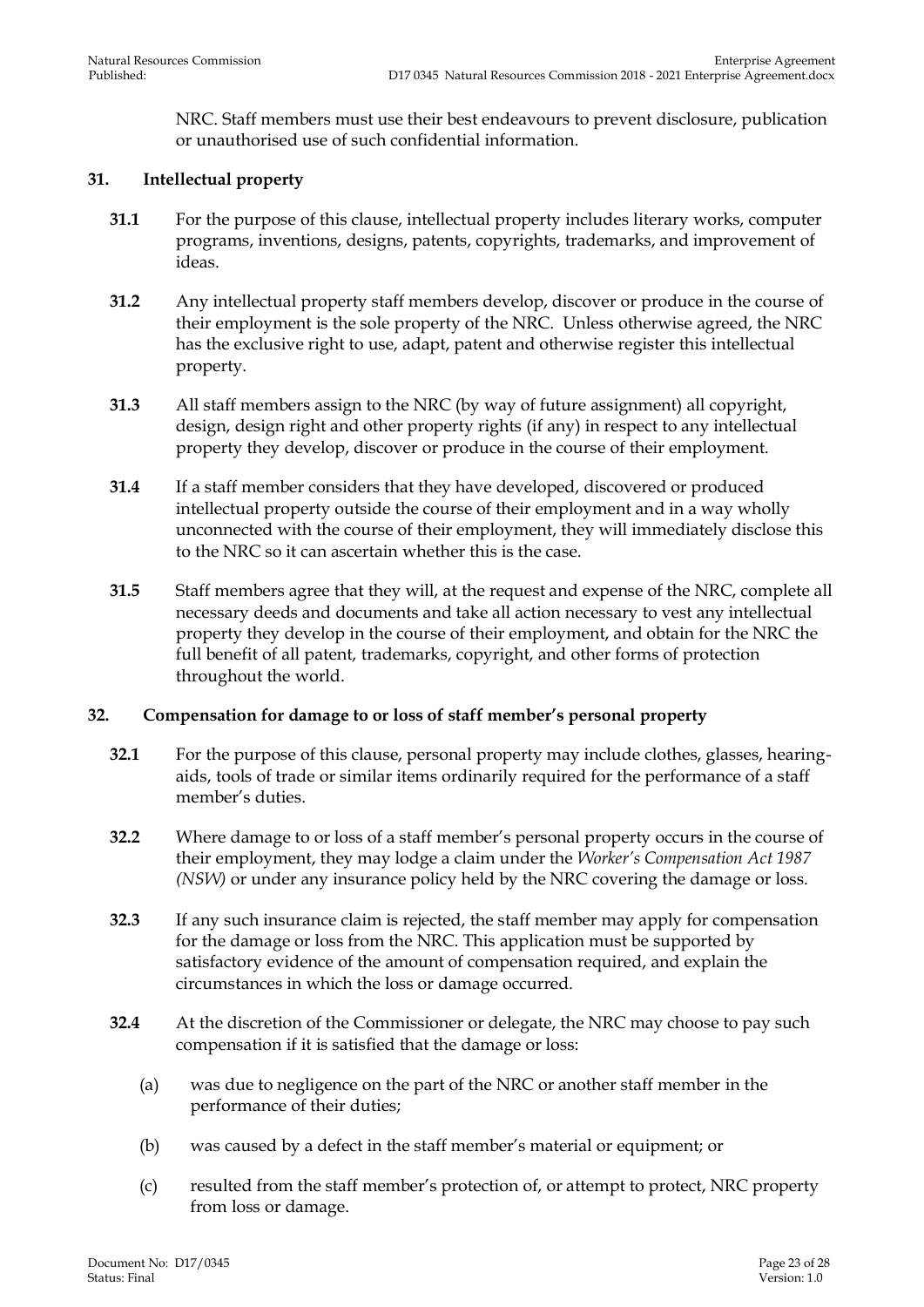**32.5** Any such compensation paid by the NRC will be limited to the cost of repairing the damaged item or, where the item is lost or cannot be repaired, to the cost of a replacement item that is identical to, or only marginally different from, the lost or damaged item.

#### <span id="page-23-0"></span>**33. Damage to Private Motor Vehicle Used for Work**

- **33.1** A staff member will be authorised by the Commissioner or delegate to use their private motor vehicle for work purposes in circumstances where public transport, taxis, hire cars or other transport is not readily available or as agreed in other exceptional circumstances.
- **33.2** Where a private vehicle is damaged while being used for work, any normal excess insurance charges prescribed by the insurer shall be reimbursed, provided:
	- (a) The damage is not due to gross negligence by the staff member; and
	- (b) The charges claimed by the staff member are not the charges prescribed by the insurer as punitive excess charges.
- **33.3** Provided the damage is not the fault of the staff member, the NRC shall reimburse to a staff member the costs of repairs to a broken windscreen, if the staff member can demonstrate that:
	- (a) The damage was sustained on approved work activities; and
	- (b) The costs cannot be met under the insurance policy due to excess clauses.

#### <span id="page-23-1"></span>**34. Discipline procedures and termination of employment**

**34.1** The provisions set out in sections 67 to 70 of the GSE Act, Clause 14 of the GSE Regulation and Parts 2, 7 and 8 of the GSE Rules and PSC Guideline 2014-004 (or its replacement) shall apply.

#### <span id="page-23-2"></span>**35. Grievance and dispute settling procedures**

- **35.1** All grievances and disputes relating to the provisions of this Enterprise Agreement will initially be dealt with as close to the source as possible. If required, graduated steps will be taken to resolve the grievance or dispute at higher levels of authority, in accordance with the NRC policy.
- **35.2** A staff member is required to notify their immediate manager(s) in writing, outlining the substance of the grievance, dispute or difficulty, requesting a meeting to discuss the matter and, if possible, stating the remedy sought.
- **35.3** Where the substance of the grievance or dispute involves confidential or other sensitive material (including issues of harassment or discrimination under the *Anti-Discrimination Act 1977 (NSW)*) which make it impractical for the staff member to notify their immediate manager, the staff member may notify the next appropriate level of management, including the Commissioner or delegate.
- **35.4** The immediate manager will convene a meeting to resolve the grievance, dispute or difficulty within 2 working days of receiving the notification or, if that is not possible, as soon as practicable.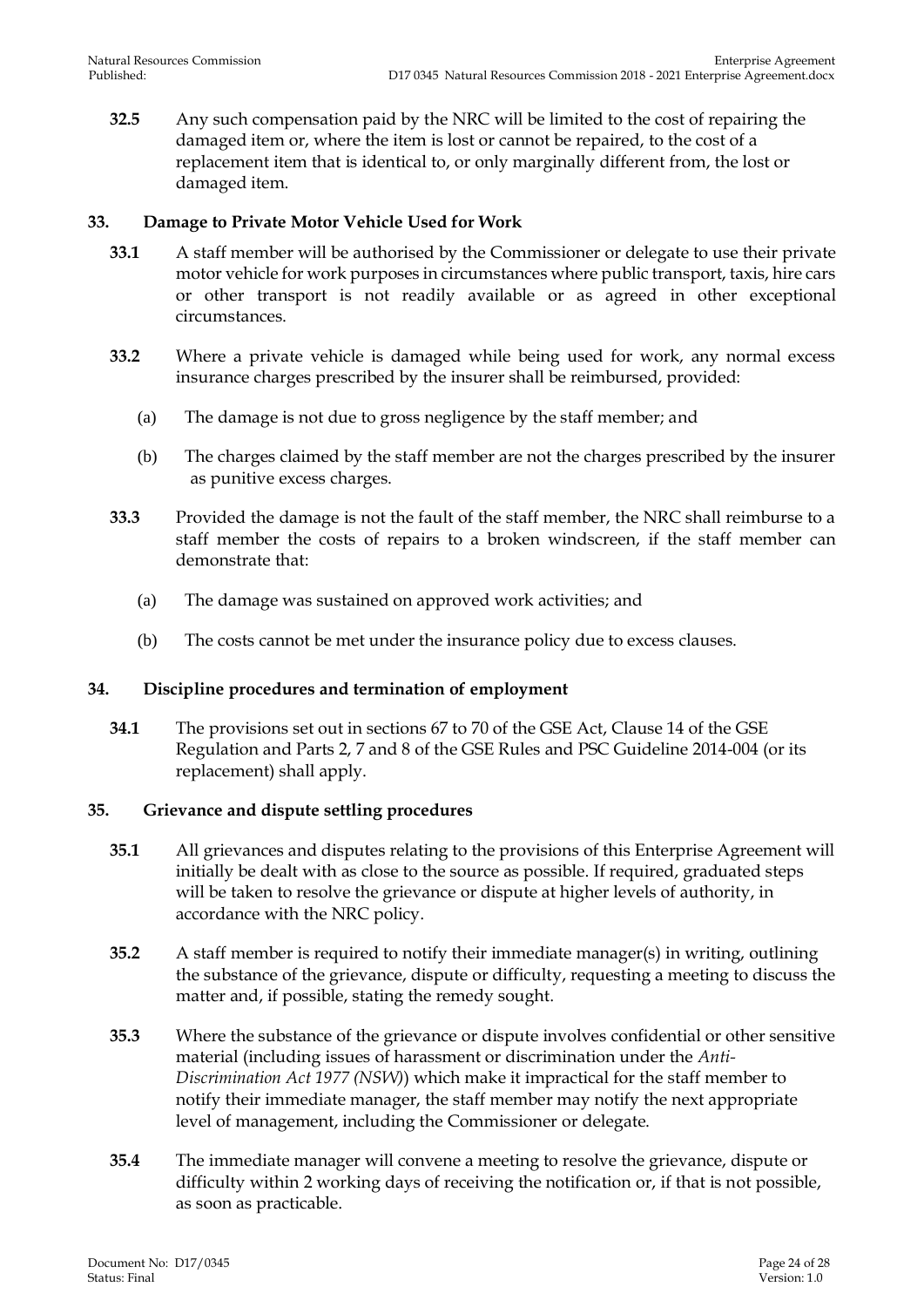- **35.5** If the matter remains unresolved with the immediate manager, the staff member may notify the appropriate person at the next level of management in writing, again outlining the substance of the grievance, dispute or difficulty, requesting a meeting to discuss the matter and, if possible, stating the remedy sought. This manager will respond within 2 working days or, if that is not possible, as soon as practicable. If the matter still remains unresolved, the staff member may continue to notify successive levels of management until the matter is referred to the Commissioner or delegate.
- **35.6** At any stage of the dispute and grievance settling procedure, the staff member may request to be represented by their union. In addition, the Commissioner or delegate or the staff member may refer the matter to mediation.
- **35.7** If the matter remains unresolved, the Commissioner or delegate will provide a written response to the staff member and any other party involved in the grievance, dispute or difficulty, outlining the action to be taken, or the reason for not taking action, in relation to the matter.
- **35.8** The staff member, their union on their behalf, or the Commissioner or delegate may refer the matter to the New South Wales Industrial Relations Commission (the Commission) if the matter is unresolved after the use of this procedure.
- **35.9** The staff member and the NRC will agree to be bound by any order or determination by the Commission in relation to the dispute.
- **35.10** While the procedure outlined in 33.2 to 33.8 is being followed, the staff member involved will continue to undertake the normal duties they performed before notifying their immediate manager of the grievance, dispute or difficulty unless otherwise agreed between the parties. In a case involving work health and safety, if practicable, normal work will proceed in a manner which avoids any risk to the health and safety of any staff member or member of the public.

#### <span id="page-24-0"></span>**36. Managing displaced staff**

**36.1** Where operational changes result in staff becoming displaced, the arrangements for managing such staff will be in accordance with the NSW Government policy.

#### <span id="page-24-1"></span>**37. Union access and membership fees**

- **37.1** Staff members may consult with their union, seek representation, distribute union information to other staff, and attend workplace meetings during normal working hours.
- **37.2** Staff members' rights for union representation, industrial action and union access to the work place will be in accordance with the *Industrial Relations Act 1996* and the *Work Health and Safety Act 2011*.
- **37.3** The NRC will deduct union fortnightly membership fees from the pay of any staff member who is a member of a union in accordance with the union's rules, provided that the staff member has authorised the NRC to make such deductions.
- **37.4** The NRC will forward money deducted from staff members' pay to the union regularly, together with all necessary information to enable the union to reconcile and credit subscriptions to staff members' union membership accounts.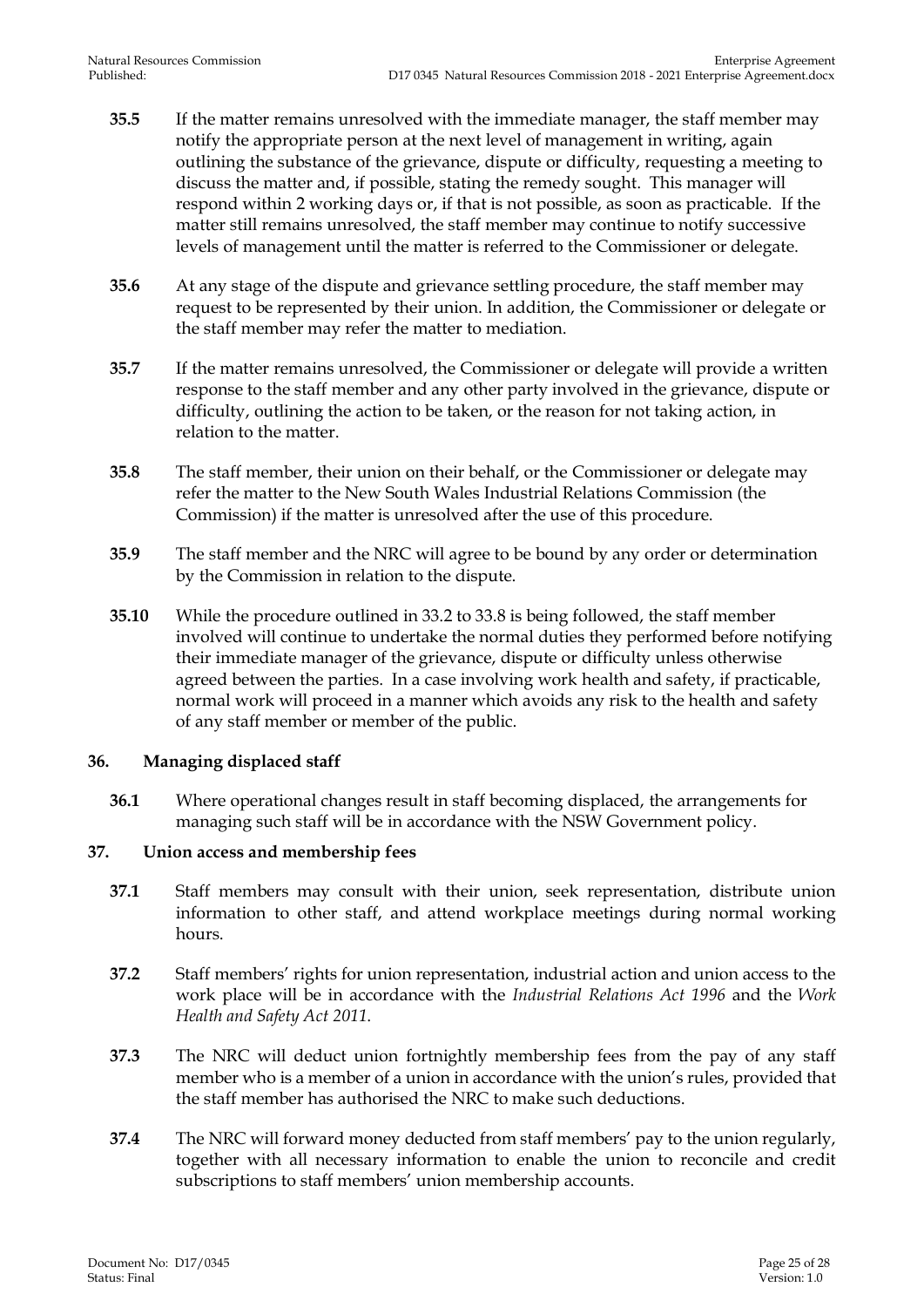#### <span id="page-25-0"></span>**38. Anti-discrimination**

- **38.1** It is the intention of the parties bound by this Enterprise Agreement to seek to achieve the object in section 3(f) of the *Industrial Relations Act 1996 (NSW)* to prevent and eliminate discrimination in the workplace. This includes discrimination on the grounds of race, sex, marital status, disability, homosexuality, transgender identity, age and responsibilities as a carer.
- **38.2** It follows that in fulfilling their obligations under the grievance and dispute settling procedure described in 33, the parties have obligations to take all reasonable steps to ensure that the operation of the provisions of this Enterprise Agreement are not directly or indirectly discriminatory in their effects. It will be consistent with fulfilling these obligations for the parties to make application to vary any provision of the Enterprise Agreement, which, by its terms or operation, has a direct or indirect discriminatory effect.
- **38.3** Under the *Anti-Discrimination Act 1977 (NSW)*, it is unlawful to victimise an employee because the employee has made or may make or has been involved in a complaint of unlawful discrimination or harassment.
- **38.4** Nothing in this clause is to be taken to affect:
	- (a) any conduct or act which is specifically exempted from anti-discrimination legislation;
	- (b) offering or providing junior rates of pay to persons under 21 years of age;
	- (c) any act or practice of a body established to propagate religion which is exempted under section 56(d) of the *Anti-Discrimination Act 1977 (NSW)* which provides: *Nothing in the Act affects ... any other act or practice of a body established to propagate religion that conforms to the doctrines of that religion or is necessary to avoid injury to the religious susceptibilities of the adherents of that religion.*
	- (d) a party to this Enterprise Agreement from pursuing matters of unlawful discrimination in any State or Federal jurisdiction.
- **38.5** This clause does not create legal rights or obligations in addition to those imposed on the parties by the legislation referred to in this clause.
- **38.6** The parties to this Enterprise Agreement note that employers and employees may also be subject to Commonwealth anti-discrimination legislation.

#### <span id="page-25-1"></span>**39. No extra claims**

**39.1** The parties agree that, during the term of this agreement, there will be no extra wage claims, claims for improved conditions of employment or demands made with respect to the employees covered by the agreement and, further, that no proceedings, claims or demands concerning wages or conditions of employment with respect to those employees will be instituted before the Industrial Relations Commission or any other industrial tribunal.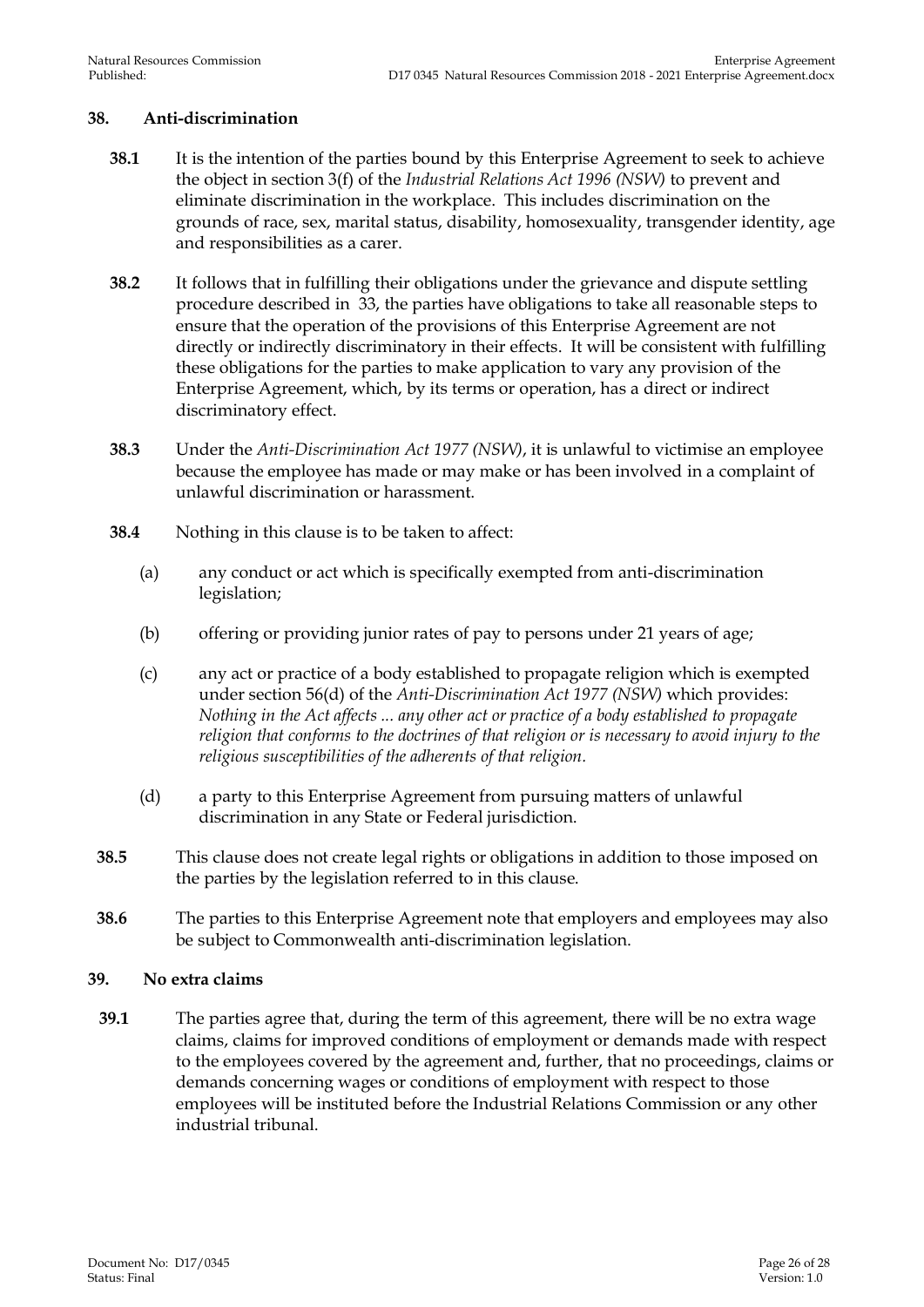#### 40. Savings of rights

40.1 No staff member covered by this Enterprise Agreement will suffer a reduction in the rate of pay or any loss or diminution of any conditions of employment because of the making of this Enterprise Agreement.

#### 41. Coverage and duration

41.1 This Enterprise Agreement will apply to all Staff as defined in Clause 2, Definitions and whose names are listed in Clause 3.1 and to all defined Staff who are employed subsequent to the commencement date of this Agreement. It will commence to operate from 01 July 2018 and will remain in force until 30 June 2020 unless otherwise varied or rescinded.

Dated this  $\mathcal{O}/\Lambda$ ugust 2018

David Reynolds

Signed for and on behalf of the Natural Resources Commission Employees

Maree Leonard

Signed by and on behalf of Natural Resources Commission

Document No: D17/0345 Status: Final